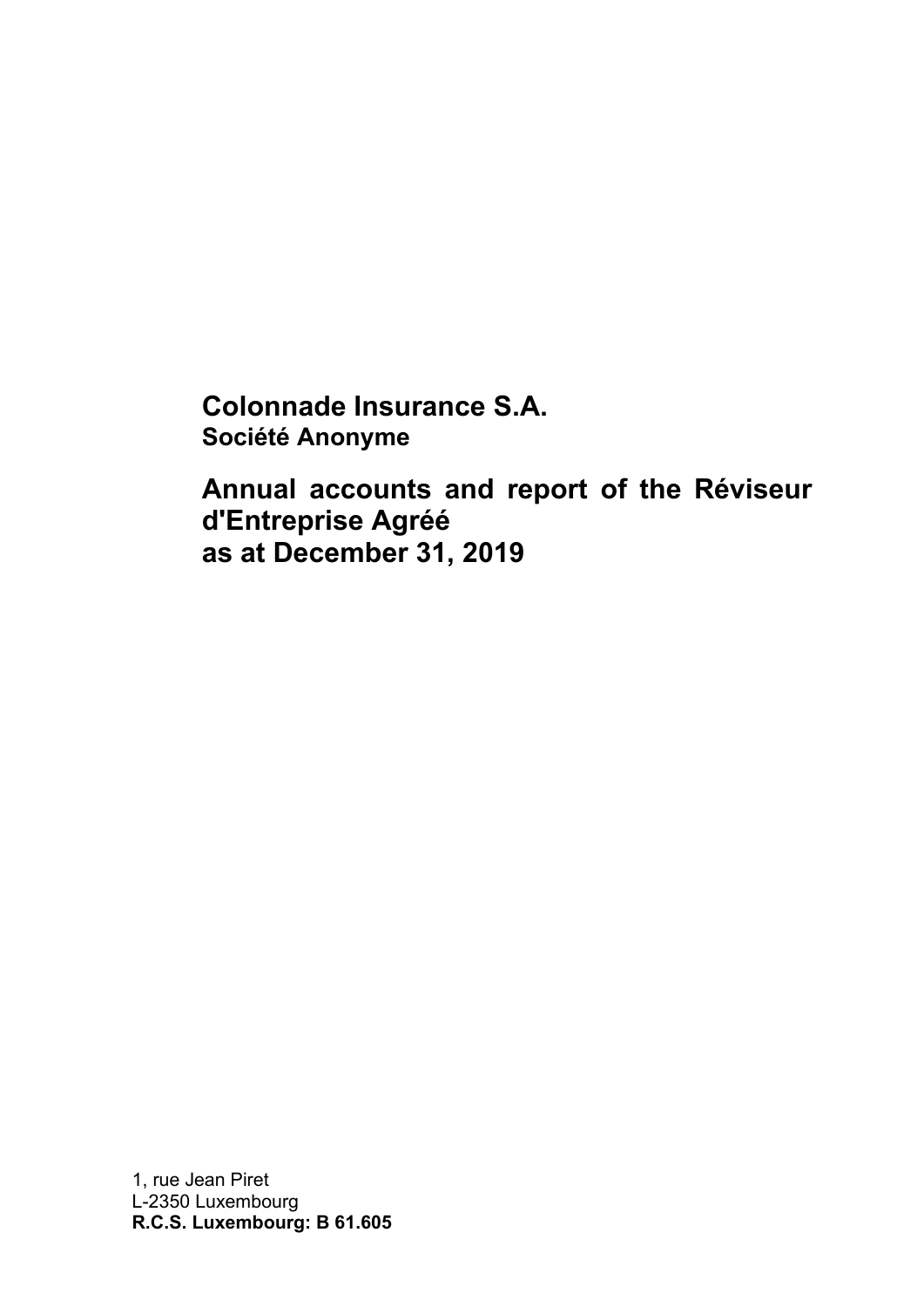

| <b>Table of contents</b>                                     | Page(s)   |
|--------------------------------------------------------------|-----------|
| Directors' report                                            | 3 - 6     |
| Audit report                                                 | $7 - 11$  |
| Balance sheet as at December 31, 2019                        | $12 - 13$ |
| Profit and loss account for the year ended December 31, 2019 | 14 - 15   |
| Notes to the annual accounts                                 | 16 - 34   |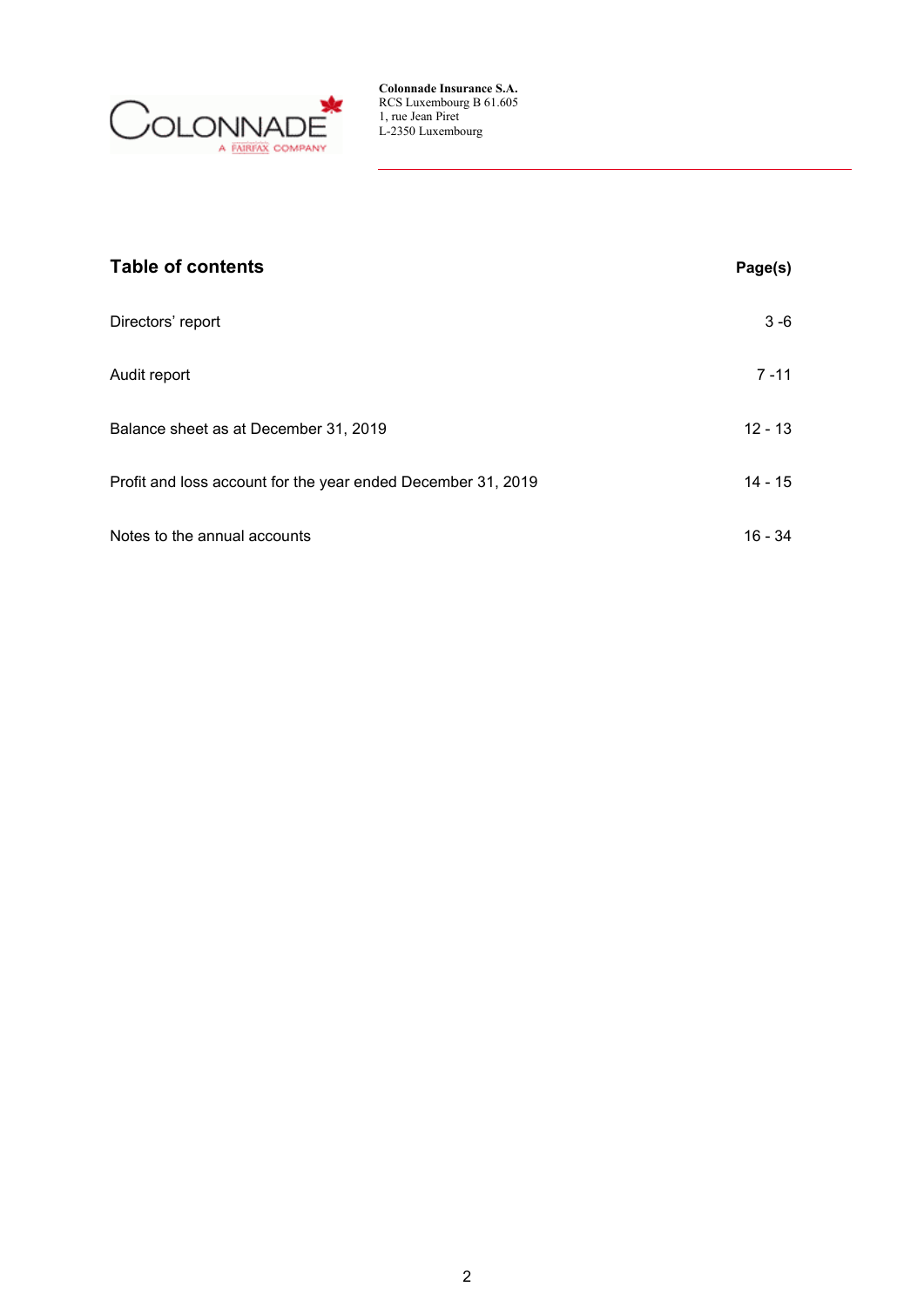

## **Directors' report on the annual accounts as at December 31, 2019**

### **Key Financials**

For the year ended December 31, 2019, the profit after tax was EUR 7,984,499 (compared to a loss of EUR 978,459 in 2018). The financial year of 2019 had earned premiums, net of reinsurance, of EUR 123,462,878 (EUR 105,323,358 in 2018) with gross premiums written of EUR 162,505,757 (EUR 160,596,242 in 2018) and claims incurred, net of reinsurance, of EUR 47,915,696 (EUR 45,952,776 in 2018).

The underwriting result amounted to a profit of EUR 9,602,136 (compared to EUR 896,887 in 2018). The results attributed to the focus on prioritisation for profitability in 2019 such as expansion in profitable lines of business – PA individual, GAP and Liability lines, remediating or reducing non-profitable business in Property, Travel individual, Travel group and Marine. Effective 1<sup>st</sup> of July 2019 we have divested our Slovakian Motor 1<sup>st</sup> Party portfolio that was loss making in prior periods.

The Company's net loss ratio was 39%, its net commission ratio was 39%, its net expense ratio was 14% and the combined ratio stands at 92%. These ratios were 44%, 40%, 14% and 98% respectively in 2018.

During the year, the share premium account was increased by EUR 10,000,000 from EUR 84,876,287 to EUR 94,876,287 level and total shareholder's equity increased from EUR 67,281,668 to EUR 85,266,167 after considering the above increase in share premium and the result of the year.

As at December 31, 2019, the provision for unearned premiums amounted to EUR 73,536,185 (EUR 69,716,585 in 2018), claims outstanding were at EUR 92,327,181 (EUR 73,095,600 in 2018) and provision for bonuses and rebates was at EUR 432,364 (EUR 631,302 in 2018).

### **Key Events**

In 2019, the primary focus was on the improvement of our profitability, to position the Company to be able to invest in the future, including Consumer product expansion as well as transformation of its operations and systems.

The Part VII business taken over from QBE in 2017 in Czech Republic, Hungary and Slovakia was 100% ceded to Polish Re (fully owned subsidiary of the Fairfax group) and the business written in 2017 in Slovakia was retroceded by Polish Re to the Slovakian Branch of Colonnade.

The size of the loss reserves and the unearned premium reserve for the business taken over from the legacy QBE business have been significantly reduced as the business has been running off. On December 12, 2018 Colonnade and Polish Re have agreed to commute both Polish Re Quota-share reinsurance and Polish Re Retrocession contracts for underwriting years 2015 to 2017.

The remaining reinsurance portfolio with Polish Re was commuted in 2019. The pre-2015 contracts were commuted on June 11, 2019.

The Company has divested its Motor Casco business in Slovakia, where the combined ratios were over 100%. The transfer date was July 1, 2019; we do not expect further material losses to be generated by this line of business in the future.

47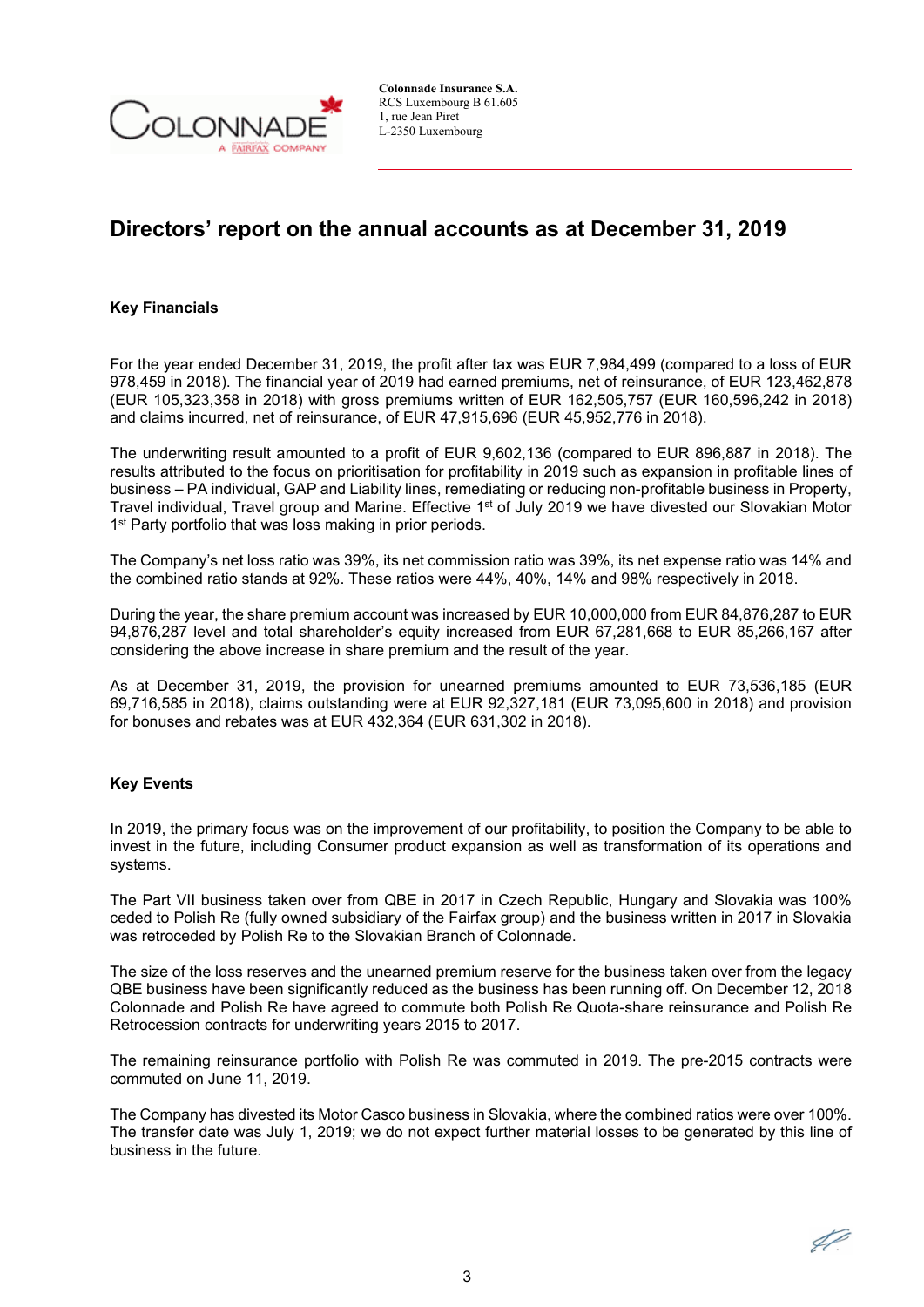

### **Description of Risks Covered**

Colonnade Insurance S.A. is currently authorized to underwrite all classes of non-life insurance business except class 10a (Motor Vehicle Liability) through its branch network in Bulgaria, Czech Republic, Hungary, Poland, Romania and Slovakia. The Slovak Branch does not include classes 12 (Liability for Ships), 14 (Credit) and 15 (Suretyship).

The process for risk acceptance and risk management is set out in the Company's Enterprise Risk Management Framework ("RMF"). The key elements of the RMF are identification, monitoring and management of risk.

The key categories of risk facing the Company include insurance, market, credit, liquidity and operational risks. Policies and procedures for managing these risks are set out in the RMF.

All key policies are approved by the Board of Directors and the framework is part of the ongoing "Own Risk and Solvency Assessment" ("ORSA") process. An ORSA report is presented to the Board of Directors on an annual basis. The ORSA report sets out the risk profile and key risk indicators of the Company, together with the resulting impact on the Solvency Capital Requirement (SCR) and confirmation that sufficient own and ancillary funds are in place.

The Company's strategy for managing its risks includes:

- Identifying and analyzing risk through a disciplined risk management process;
- Mitigating, transferring or avoiding risks that do not fit our business objectives;
- Retaining risk within an agreed risk appetite with appropriate levels of capital.

The business mix of the Company moved towards the Commercial lines of business (63%) in 2018 and this split remained similar in 2019. The overall portfolio grew by 2% for the Company. The increase in premiums is attributed to Commercial lines; the Company grew on the Casualty and Property products by 8% however the Multinational commercial business which is 100% reinsured to AIG reduced by 20% during the year. The major products in Consumer lines are Accident and Health products distributed by our Direct Marketing platform and GAP products. Premiums of these products stayed similar to 2018.

The Company's reinsurance policy mitigates the exposure of the Company by limiting the risks of accumulations of loss from catastrophic events, and from single risk perspective by a range of quota share and excess of loss contracts covering the different lines of business written by the company.

### **Corporate Governance**

The Company has implemented a system of governance which provides for sound and prudent management. Risk management, compliance, internal audit and actuarial functions which are consistent with the needs of the Company's operations have been established. The Company's staff and directors have the skills, knowledge and expertise to fulfil their allocated responsibilities. The system of governance is therefore considered to be proportionate to the nature, scale and complexity of the Company's business.

The Board of Directors oversees the conduct of the business and its senior management and is responsible for ensuring the maintenance of a sound system of internal controls and risk management and for the approval of any changes to the capital, corporate and/or management structure of the Company.

The Company has a Board of Directors and five board committees being the Reserving Committee, Underwriting Committee, Investment & Foreign Exchange Committee, Risk Management Committee and the Audit Committee. The Reserving Committee's role is to oversee the reserving levels, working in close cooperation with the Company's actuarial function. The Underwriting Committee's role is to oversee underwriting including setting the protocols for underwriting authorities, guidelines and rate monitoring as well as to oversee product development and distribution and the skills, knowledge and expertise of the Company's employees involved in direct distribution.

The sub-committee is responsible for product oversight and governance reports to the Underwriting Committee on product development and review of existing products and distribution channels.

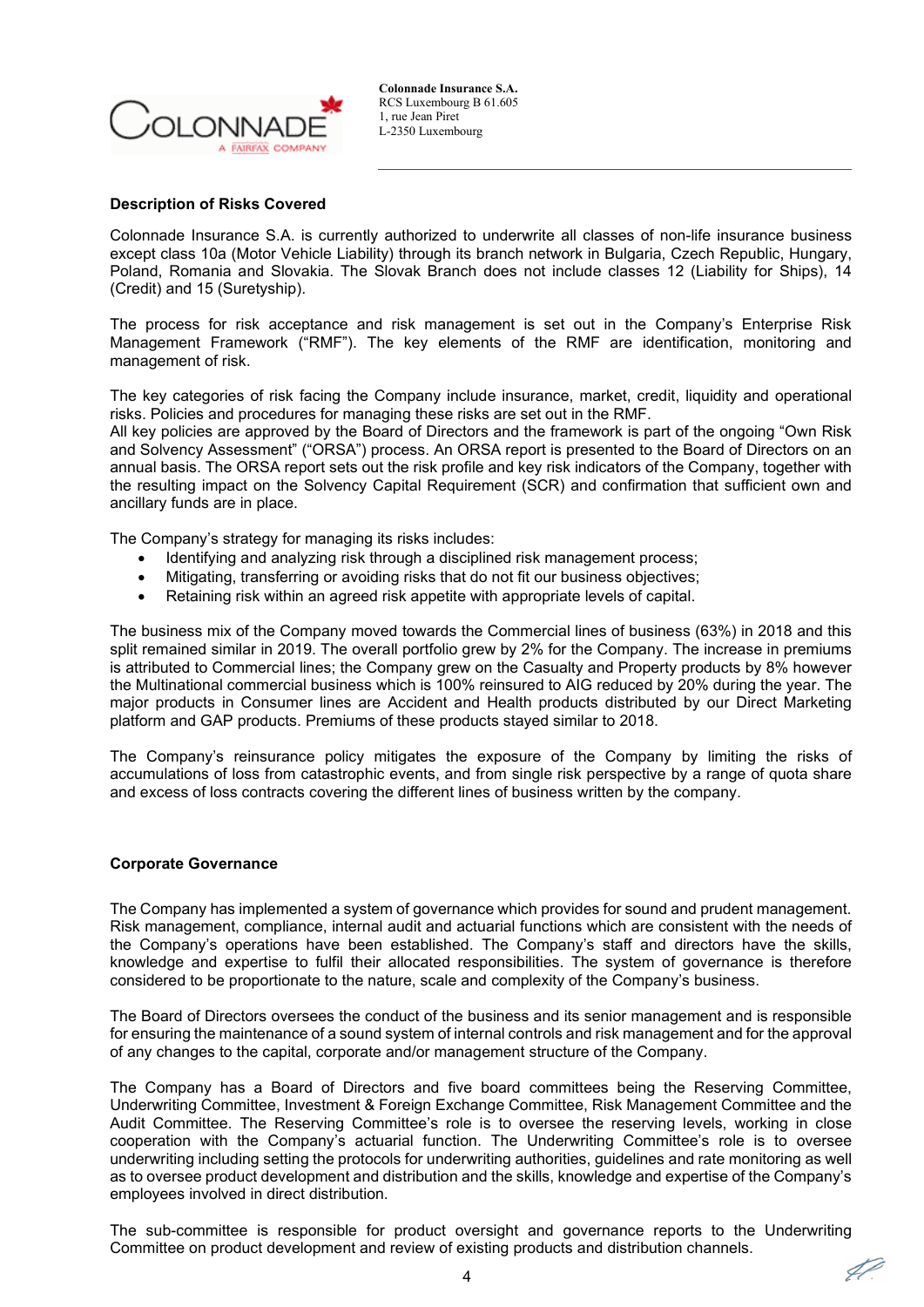

The Investment & Foreign Exchange committee's role is to manage investment credit risk and foreign exchange risk, through prudent investment and asset / liability currency management. The Risk Management Committee's role is to ensure the development and implementation of the Company's RMF, to ensure that appropriate procedures are in place to identify, assess and manage risk from a strategic and operational perspective and to monitor implementation of risk management procedures. Finally, the Audit Committee supports the Board of Directors in meeting its oversight responsibilities for the Company's financial reporting, internal controls, management of financial risks, audit processes and processes for monitoring legal and regulatory compliance.

The management oversight over the branches is carried out through the Management Committee. The objective of the Management Committee is to take decisions, or to establish the basis on which all decisions are taken, required to execute the strategy determined by the Board, including all major operational decisions. Its duties are inter alia to direct and monitor operating and financial performance of the Company's branches, businesses and operating regions and to approve and monitor strategic and forecasting processes by setting formats, guidelines and timetables.

### **Other representations**

In 2019, the Company did not pursue any research and development activity. The Company does not face abnormal price, credit, liquidity or treasury risks.

The Company has not repurchased any of its own shares during the year and does not hold any own shares at this time.

Since December 2019, a significant number of cases with the Coronavirus, COVID-19, have been reported worldwide. The spread of the virus has resulted in quarantines and travel restrictions imposed by governments and has significant impact on travel and global trade and supply chains. It has and will decrease economic activity and has already caused significant volatility on global financial markets.

In March 2020, Colonnade Insurance S.A. implemented measures to address the risks of the COVID-19 pandemic that started spreading in Europe. We successfully managed to keep our services continued by our employees working from home. The spread of COVID-19 will have an impact on the Company's results in 2020. These areas are:

- Premium volumes are expected to reduce in a number of lines of business, both in specific consumer lines of business directly impacted (e.g. travel insurance) and in lines of business impacted by any subsequent reduction in economic output.
- There are some risks to the anticipated loss ratio.
- We are expecting our partners and clients to face liquidity issues.
- While our investment portfolio is mostly cash and well rated corporate or government short-dated bonds, there is potential for unrealised losses in our investment portfolio, which would only be realised in the event of issuer insolvency.

There are mitigating actions the Company can take, to minimize the impact of the pandemic such as delaying the planned investment in company infrastructure and reduced planned external sales expenses.

While these effects may result in a temporary reduction in profitability, given the level of capital in the Company, we do not believe this event will impact us as a going concern.

IP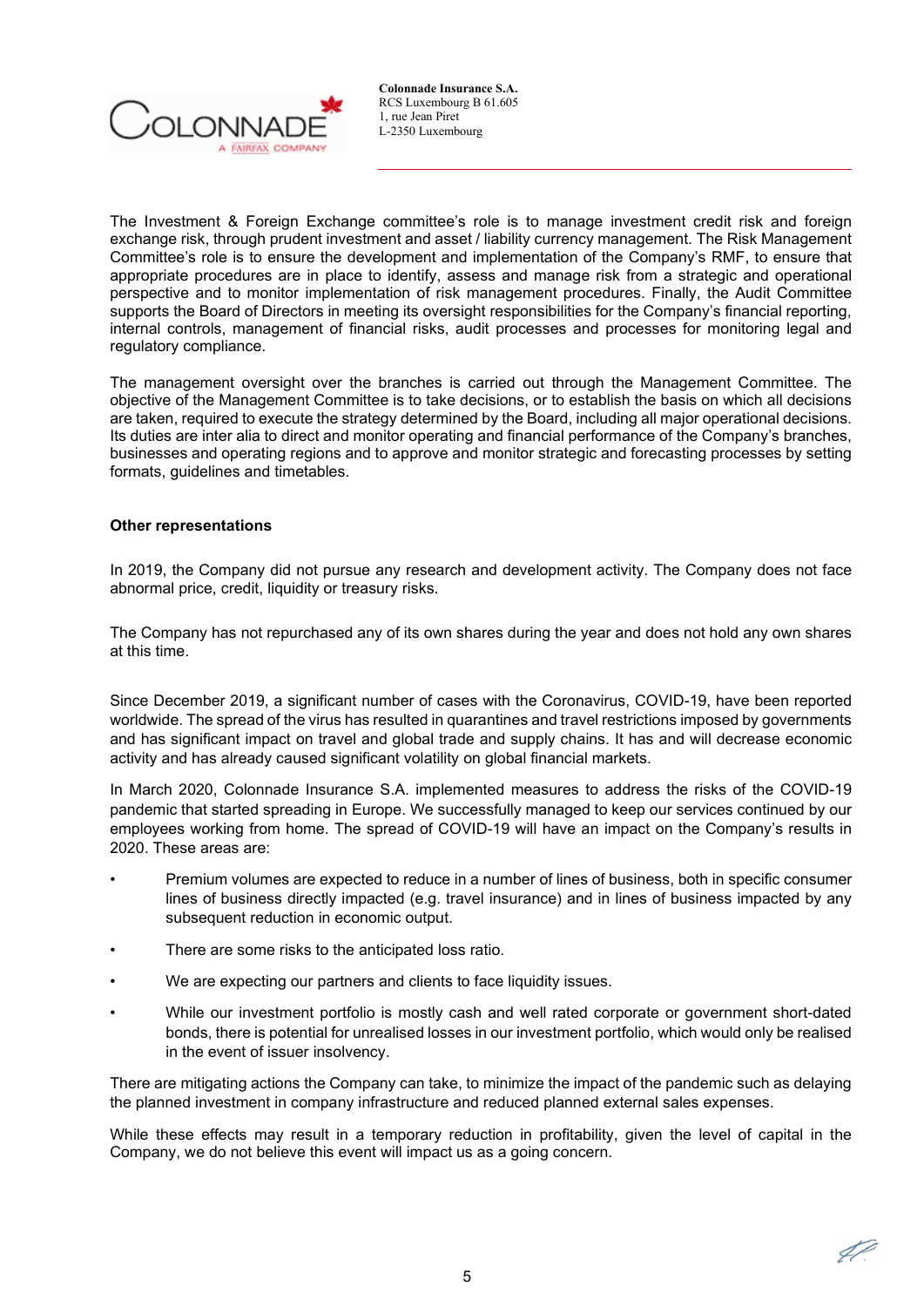

#### **Future plans**

Management expects after the recovery from the impacts of the COVID-19 pandemic further growth of the Company's portfolio due to organic expansion of the business by maintaining high client retention and acquire new business with innovative product offering in the Commercial and the Consumer area.

The focus in the second half of 2020 and beyond will be on expanding the Consumer portfolio as well as starting the modernization of our processes and the underlying infrastructure.

These strategies will move Colonnade Insurance S.A. to the next level, becoming a modern insurance company. The goal is to create an organization that is continuously looking to exceed the expectations of our customers and employees with continuous focus on improving our operating environment. In the next years the Company will harmonise its operating processes and the supporting IT platforms across all Branches. We intend to shape Colonnade Insurance S.A. to become the company for the future which attracts talent and can deal with challenges of keeping all staff motivated.

<sup>~</sup> -')·

**Ronald Schokking**  Chairman of the Board of Directors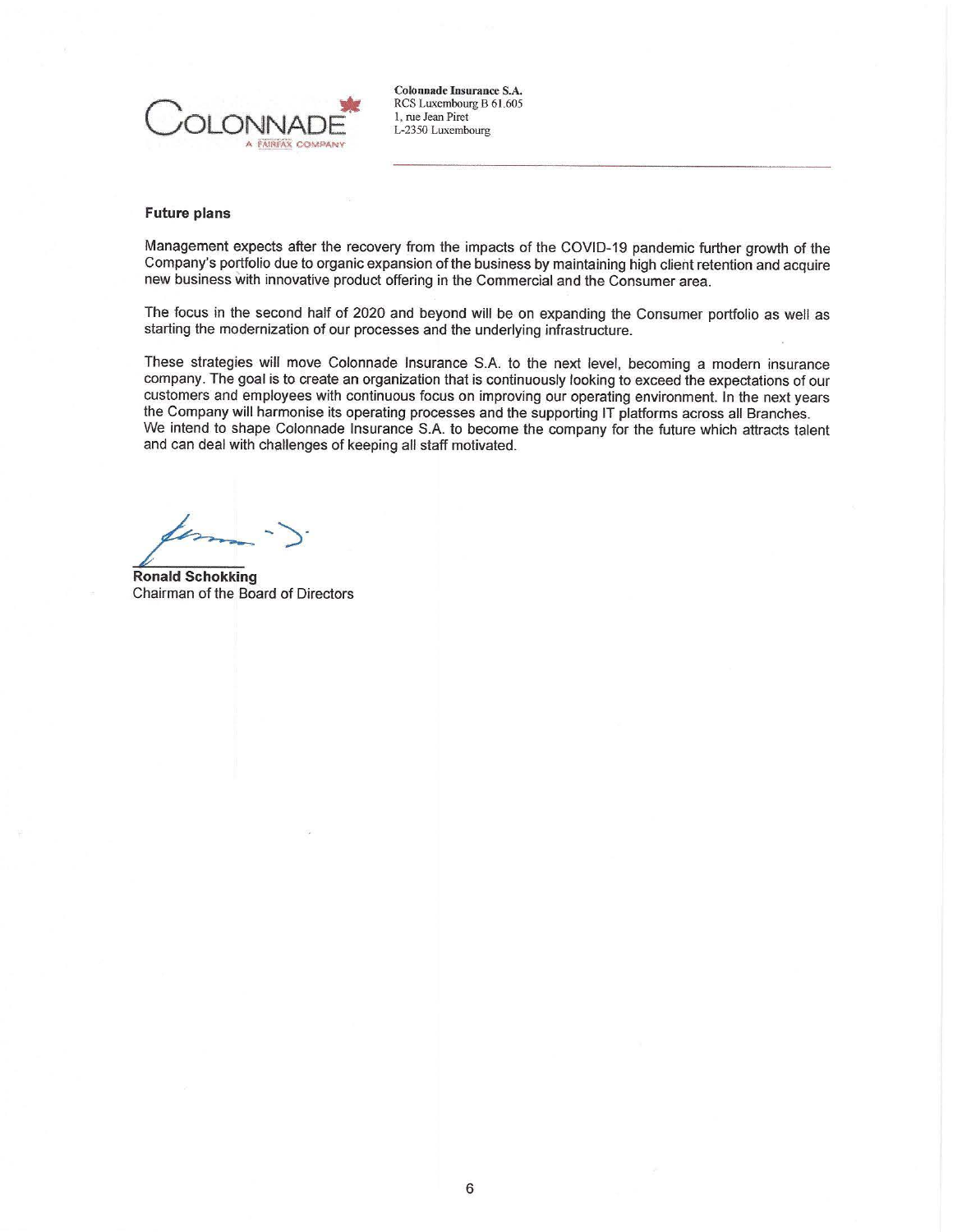

### **Audit report**

To the Shareholders of **Colonnade Insurance S.A.**

## **Report on the audit of the annual accounts**

### **Our opinion**

In our opinion, the accompanying annual accounts give a true and fair view of the financial position of Colonnade Insurance S.A. (the "Company") as at 31 December 2019, and of the results of its operations for the year then ended in accordance with Luxembourg legal and regulatory requirements relating to the preparation and presentation of the annual accounts.

Our opinion is consistent with our additional report to the Audit Committee or equivalent.

### *What we have audited*

The Company's annual accounts comprise:

- the balance sheet as at 31 December 2019:
- the profit and loss account for the year then ended; and
- the notes to the annual accounts, which include a summary of significant accounting policies.

### **Basis for opinion**

We conducted our audit in accordance with the EU Regulation No 537/2014, the Law of 23 July 2016 on the audit profession (Law of 23 July 2016) and with International Standards on Auditing (ISAs) as adopted for Luxembourg by the "Commission de Surveillance du Secteur Financier" (CSSF). Our responsibilities under the EU Regulation No 537/2014, the Law of 23 July 2016 and ISAs as adopted for Luxembourg by the CSSF are further described in the "Responsibilities of the "Réviseur d'entreprises agréé" for the audit of the annual accounts" section of our report.

We believe that the audit evidence we have obtained is sufficient and appropriate to provide a basis for our opinion.

We are independent of the Company in accordance with the International Ethics Standards Board for Accountants' Code of Ethics for Professional Accountants (IESBA Code) as adopted for Luxembourg by the CSSF together with the ethical requirements that are relevant to our audit of the annual accounts. We have fulfilled our other ethical responsibilities under those ethical requirements.

To the best of our knowledge and belief, we declare that we have not provided non-audit services that are prohibited under Article 5(1) of the EU Regulation No 537/2014.

The non-audit services that we have provided to the Company and its controlled undertakings, if applicable, for the year then ended, are disclosed in Note 22 to the annual accounts.

*PricewaterhouseCoopers, Société coopérative, 2 rue Gerhard Mercator, B.P. 1443, L-1014 Luxembourg T : +352 494848 1, F : +352 494848 2900, www.pwc.lu*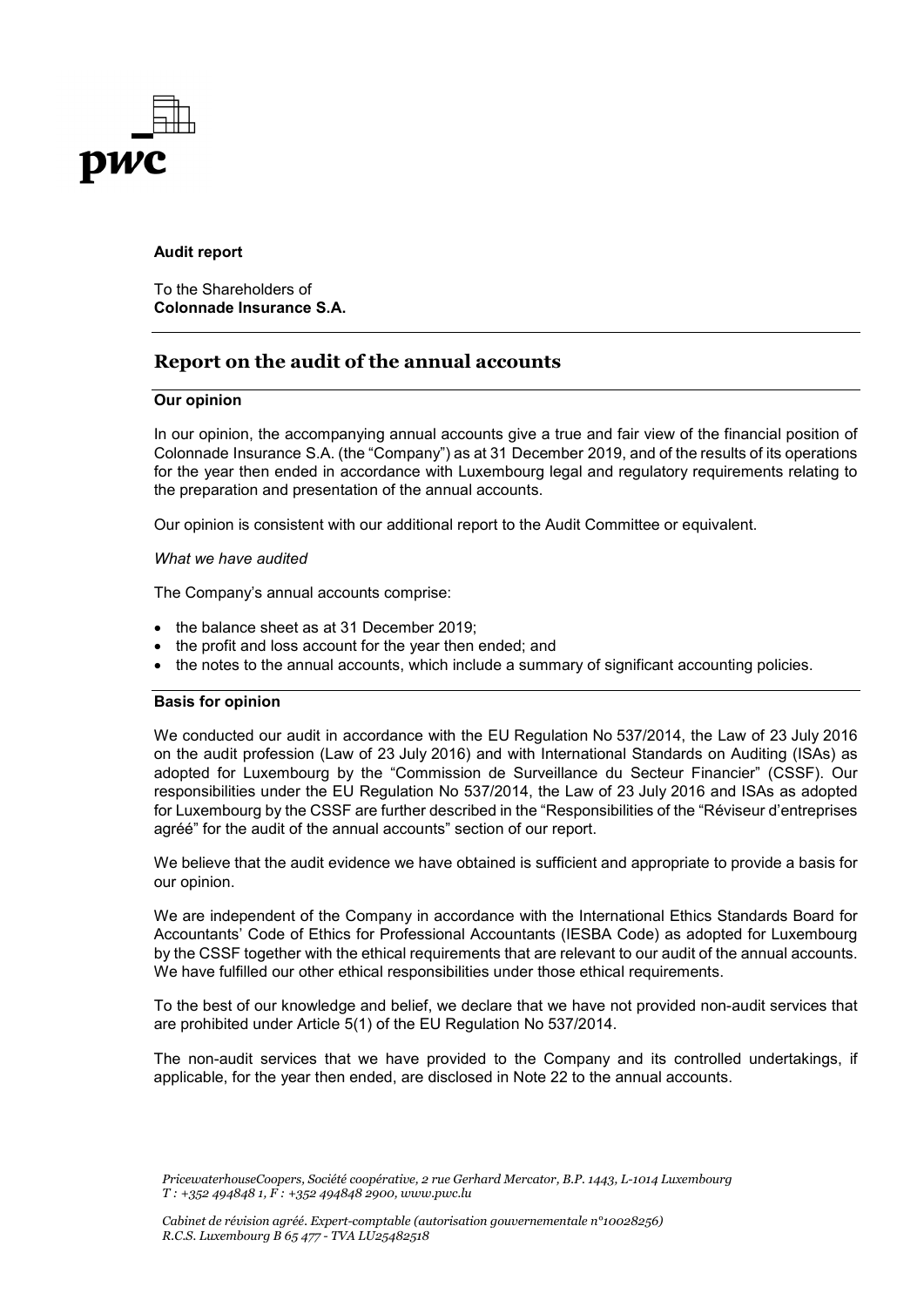

### **Key audit matters**

Key audit matters are those matters that, in our professional judgment, were of most significance in our audit of the annual accounts of the current period. These matters were addressed in the context of our audit of the annual accounts as a whole, and in forming our opinion thereon, and we do not provide a separate opinion on these matters.

| Key audit matter                                                                                                                                                                           | How our audit addressed the Key audit matter                                                                                                                                                                                                                             |
|--------------------------------------------------------------------------------------------------------------------------------------------------------------------------------------------|--------------------------------------------------------------------------------------------------------------------------------------------------------------------------------------------------------------------------------------------------------------------------|
| Valuation of actuarially determined<br>incurred but not reported claims<br>reserve ("IBNR reserve").                                                                                       | Together with our actuarial team, we have assessed<br>Management's controls and procedures in place over<br>actuarial reserving practices as well as data quality.                                                                                                       |
| Claims oustanding amounting to<br>92,327,181EUR at year-end include<br>an IBNR reserve of 46,388,278EUR.                                                                                   | We have also performed other audit procedures which<br>included namely the following:                                                                                                                                                                                    |
| The Company's valuation of the<br>IBNR reserve is based on a range of<br>actuarial methodologies and models                                                                                | Testing the reliability of underlying data used by the<br>Company's actuaries in estimating the IBNR reserve at<br>year-end to source documentation;                                                                                                                     |
| requiring significant judgement<br>relating to certain factors and<br>assumptions for which<br>small<br>changes can result in material<br>impacts to the valuation of the IBNR<br>reserve. | Our actuaries have assessed the methodologies and the<br>reasonableness of the assumptions and judgements used<br>by the Company's actuaries. We assessed these elements<br>against recognised actuarial practices and applied our<br>industry knowledge and experience; |
| The assumptions include, but are not<br>limited to, loss ratios, claim trends<br>and historical claims information.                                                                        | Performing independent re-projections on selected line of<br>businesses. For those lines, we compared our re-projected<br>results to those recorded by the Company and investigated<br>any significant differences.                                                      |

### **Other information**

The Board of Directors is responsible for the other information. The other information comprises the information stated in the directors' report but does not include the annual accounts and our audit report thereon.

Our opinion on the annual accounts does not cover the other information and we do not express any form of assurance conclusion thereon.

In connection with our audit of the annual accounts, our responsibility is to read the other information identified above and, in doing so, consider whether the other information is materially inconsistent with the annual accounts or our knowledge obtained in the audit, or otherwise appears to be materially misstated. If, based on the work we have performed, we conclude that there is a material misstatement of this other information, we are required to report that fact. We have nothing to report in this regard.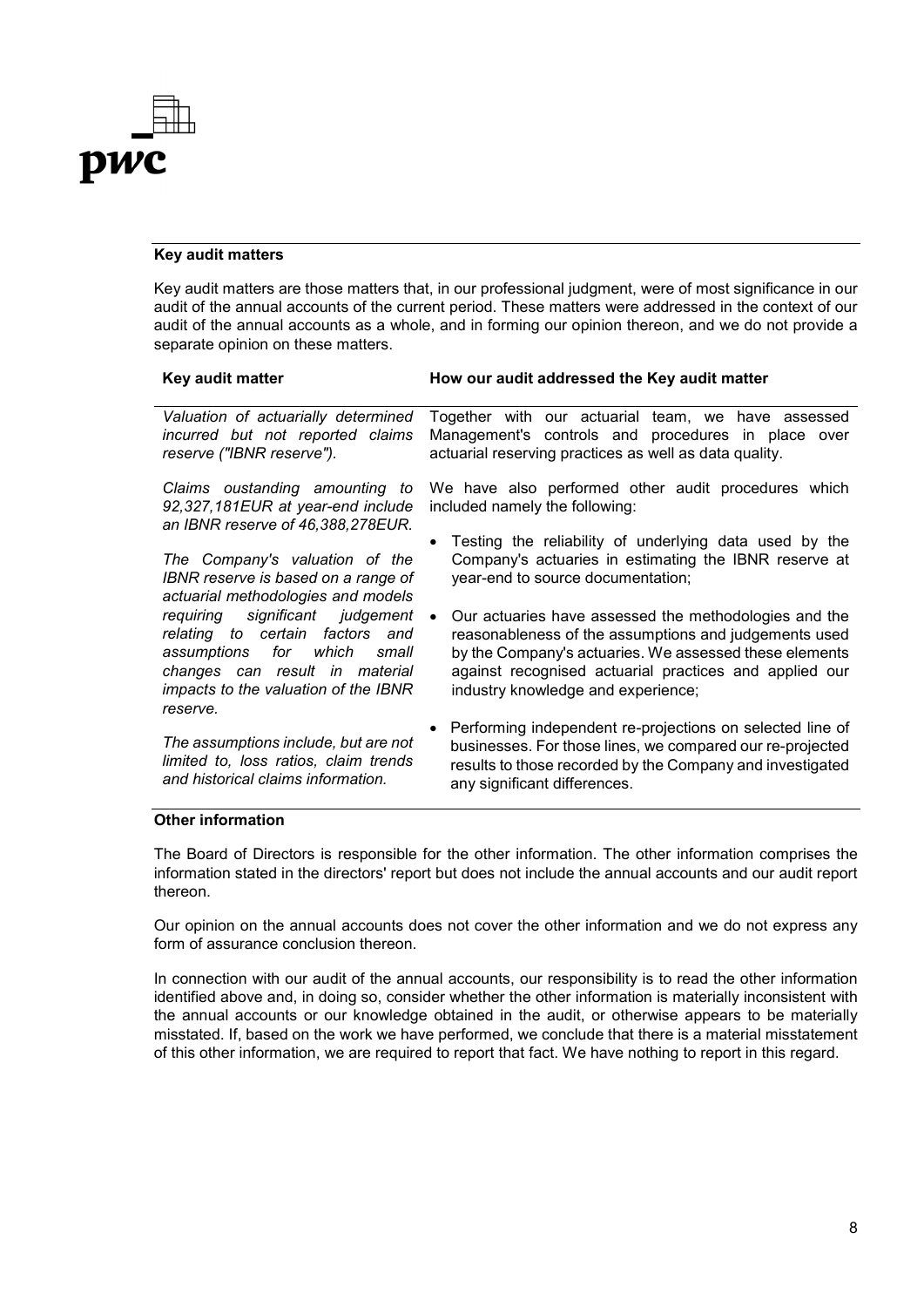

### **Responsibilities of the Board of Directors and those charged with governance for the annual accounts**

The Board of Directors is responsible for the preparation and fair presentation of the annual accounts in accordance with Luxembourg legal and regulatory requirements relating to the preparation and presentation of the annual accounts, and for such internal control as the Board of Directors determines is necessary to enable the preparation of annual accounts that are free from material misstatement, whether due to fraud or error.

In preparing the annual accounts, the Board of Directors is responsible for assessing the Company's ability to continue as a going concern, disclosing, as applicable, matters related to going concern and using the going concern basis of accounting unless the Board of Directors either intends to liquidate the Company or to cease operations, or has no realistic alternative but to do so.

Those charged with governance are responsible for overseeing the Company's financial reporting process.

#### **Responsibilities of the "Réviseur d'entreprises agréé" for the audit of the annual accounts**

The objectives of our audit are to obtain reasonable assurance about whether the annual accounts as a whole are free from material misstatement, whether due to fraud or error, and to issue an audit report that includes our opinion. Reasonable assurance is a high level of assurance, but is not a guarantee that an audit conducted in accordance with the EU Regulation No 537/2014, the Law of 23 July 2016 and with ISAs as adopted for Luxembourg by the CSSF will always detect a material misstatement when it exists. Misstatements can arise from fraud or error and are considered material if, individually or in the aggregate, they could reasonably be expected to influence the economic decisions of users taken on the basis of these annual accounts.

As part of an audit in accordance with the EU Regulation No 537/2014, the Law of 23 July 2016 and with ISAs as adopted for Luxembourg by the CSSF, we exercise professional judgment and maintain professional scepticism throughout the audit. We also:

- identify and assess the risks of material misstatement of the annual accounts, whether due to fraud or error, design and perform audit procedures responsive to those risks, and obtain audit evidence that is sufficient and appropriate to provide a basis for our opinion. The risk of not detecting a material misstatement resulting from fraud is higher than for one resulting from error, as fraud may involve collusion, forgery, intentional omissions, misrepresentations, or the override of internal control;
- obtain an understanding of internal control relevant to the audit in order to design audit procedures that are appropriate in the circumstances, but not for the purpose of expressing an opinion on the effectiveness of the Company's internal control;
- evaluate the appropriateness of accounting policies used and the reasonableness of accounting estimates and related disclosures made by the Board of Directors;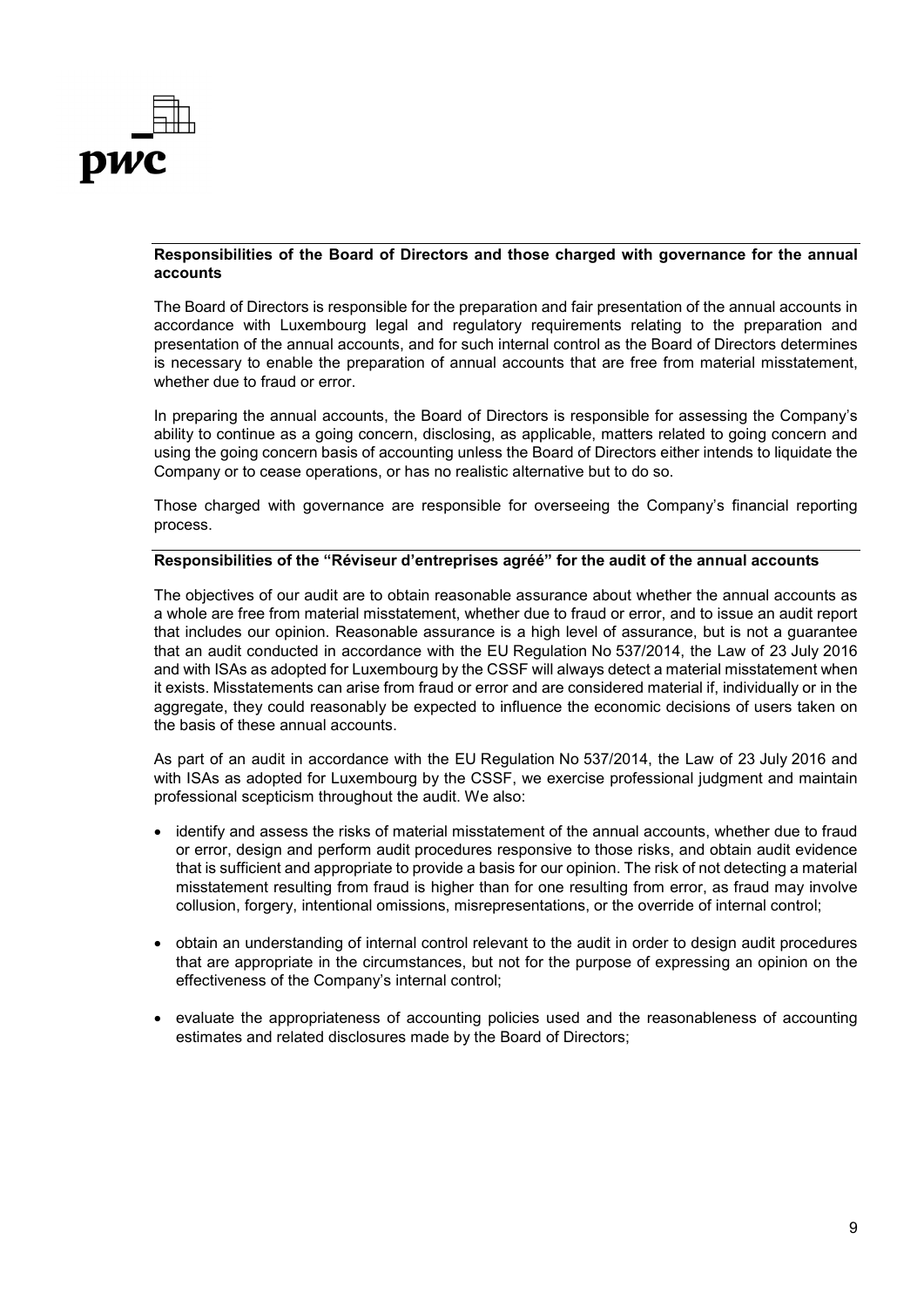

- conclude on the appropriateness of the Board of Directors' use of the going concern basis of accounting and, based on the audit evidence obtained, whether a material uncertainty exists related to events or conditions that may cast significant doubt on the Company's ability to continue as a going concern. If we conclude that a material uncertainty exists, we are required to draw attention in our audit report to the related disclosures in the annual accounts or, if such disclosures are inadequate, to modify our opinion. Our conclusions are based on the audit evidence obtained up to the date of our audit report. However, future events or conditions may cause the Company to cease to continue as a going concern;
- evaluate the overall presentation, structure and content of the annual accounts, including the disclosures, and whether the annual accounts represent the underlying transactions and events in a manner that achieves fair presentation.

We communicate with those charged with governance regarding, among other matters, the planned scope and timing of the audit and significant audit findings, including any significant deficiencies in internal control that we identify during our audit.

From the matters communicated with those charged with governance, we determine those matters that were of most significance in the audit of the annual accounts of the current period and are therefore the key audit matters. We describe these matters in our audit report unless law or regulation precludes public disclosure about the matter.

## **Report on other legal and regulatory requirements**

The directors' report is consistent with the annual accounts and has been prepared in accordance with applicable legal requirements.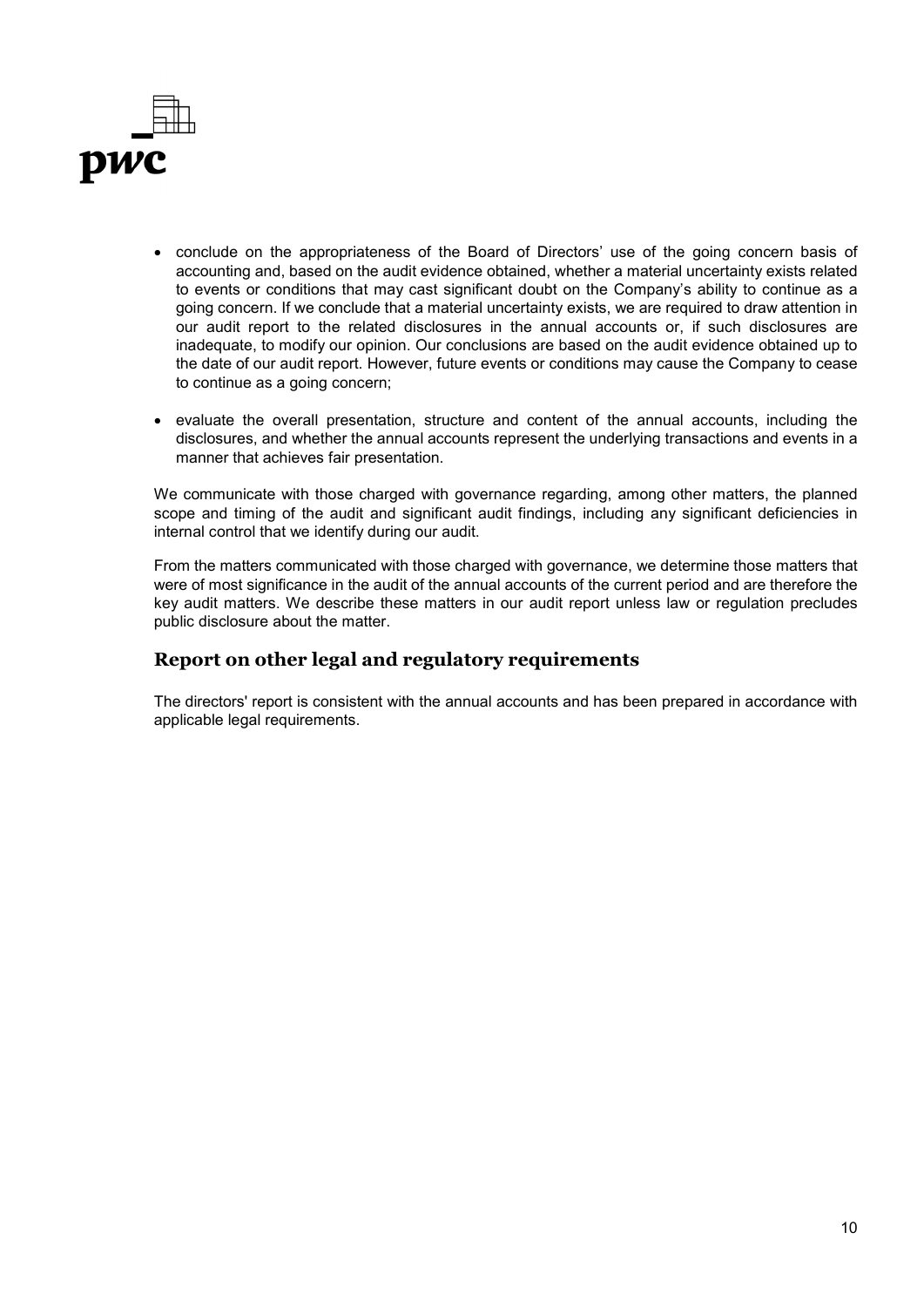

We have been appointed as "Réviseur d'Entreprises Agréé" of the Company by the General Meeting of the Shareholders on 18 April 2019 and the duration of our uninterrupted engagement, including previous renewals and reappointments, is 5 years.

PricewaterhouseCoopers, Société coopérative Represented by

Luxembourg, 10 April 2020

Claude Jacoby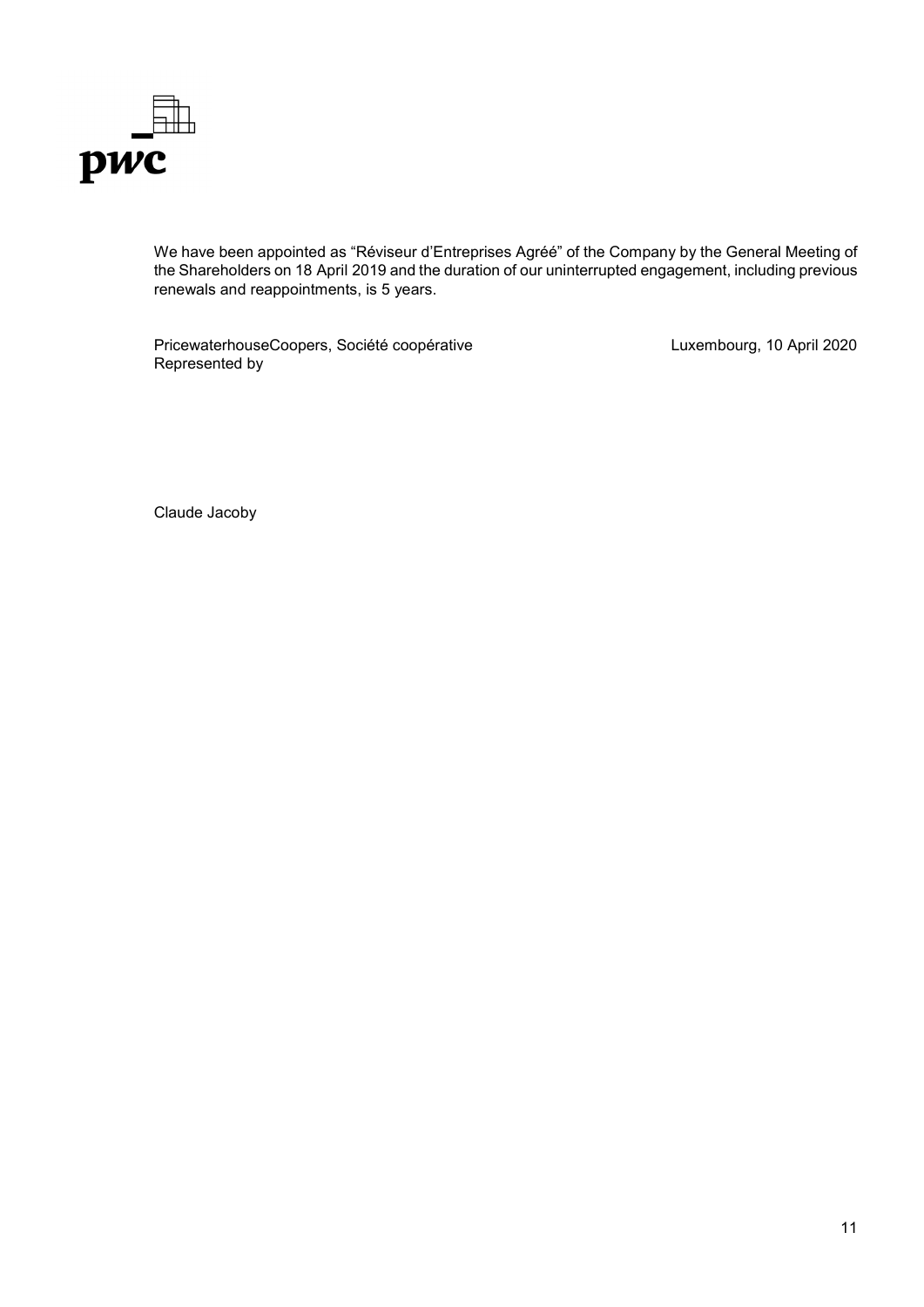

**Balance sheet as at December 31, 2019**

|                                                                                  | Notes December 31, |                    | December 31,       |  |
|----------------------------------------------------------------------------------|--------------------|--------------------|--------------------|--|
|                                                                                  |                    | 2019<br><b>EUR</b> | 2018<br><b>EUR</b> |  |
| <b>ASSETS</b>                                                                    |                    |                    |                    |  |
| Intangible assets                                                                | 4.2; 5             | 3,732,630          | 4,819,640          |  |
| <b>Investments</b>                                                               |                    |                    |                    |  |
| Investments in affiliated undertakings and participating interests               |                    |                    |                    |  |
| Shares in affiliated undertakings                                                | 4.4; 6.1           | 963,494            | 907,264            |  |
| Other financial investments                                                      |                    |                    |                    |  |
| Shares and other variable yield transferable securities and units in unit trusts | 4.5; 6.2           | 14,315,224         |                    |  |
| Debt securities and other fixed income transferable securities                   | 4.5; 6.2           | 131,876,483        | 67,795,516         |  |
|                                                                                  |                    | 147.155.201        | 68,702,780         |  |
| Reinsurers' share of technical provisions                                        |                    |                    |                    |  |
| Provision for unearned premiums                                                  | 4.8.1; 23          | 12,809,183         | 16,028,486         |  |
| Claims outstanding                                                               | 4.8.2; 23          | 25,642,722         | 28,093,979         |  |
|                                                                                  |                    | 38,451,905         | 44, 122, 465       |  |
| <b>Debtors</b>                                                                   |                    |                    |                    |  |
| Debtors arising out of direct insurance operations                               |                    |                    |                    |  |
| Policy holders                                                                   | 4.6; 7             | 25,008,213         | 25,324,987         |  |
| <b>Intermediaries</b>                                                            | 4.6; 7             | 14,306,894         | 10,538,651         |  |
| Debtors arising out of reinsurance operations                                    | 4.6; 7             | 3,632,401          | 5,553,184          |  |
| Other debtors                                                                    | 4.6; 7             | 3,204,444          | 1,943,367          |  |
|                                                                                  |                    | 46, 151, 952       | 43,360,189         |  |
| Other assets                                                                     |                    |                    |                    |  |
| Tangible assets and stocks                                                       | 4.3;8              | 1,737,479          | 1,767,128          |  |
| Cash at bank and in hand                                                         | 23                 | 31,735,827         | 71,529,954         |  |
| Other assets                                                                     |                    | 4,993              | 15,718             |  |
|                                                                                  |                    | 33,478,299         | 73,312,800         |  |
| Prepayments and accrued income                                                   |                    |                    |                    |  |
| Accrued interest and rent                                                        |                    | 1,161,567          | 498,991            |  |
| Deferred acquisition costs                                                       | 4.7                | 18,373,552         | 16,303,941         |  |
| Other prepayments and accrued income                                             | 9                  | 2,220,525          | 1,770,597          |  |
|                                                                                  |                    | 21,755,644         | 18,573,529         |  |
| <b>Total Assets</b>                                                              |                    | 290,725,631        | 252,891,403        |  |

The accompanying notes form an integral part of these annual accounts.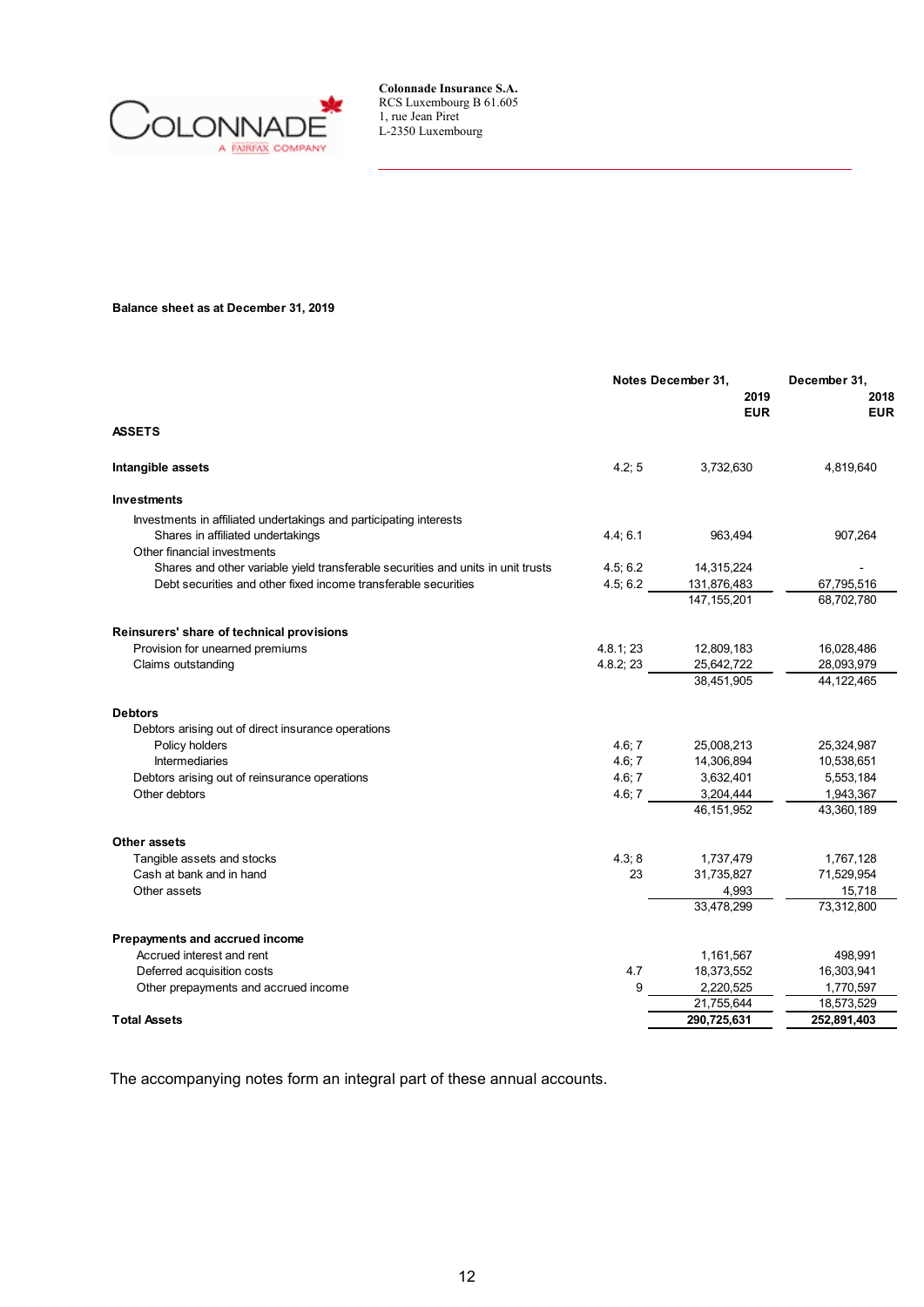

### **Balance sheet as at December 31, 2019**

|                                                                 | Notes December 31. | December 31,       |  |
|-----------------------------------------------------------------|--------------------|--------------------|--|
|                                                                 | 2019<br><b>EUR</b> | 2018<br><b>EUR</b> |  |
| <b>LIABILITIES</b>                                              |                    |                    |  |
| <b>Capital and reserves</b>                                     |                    |                    |  |
| 10<br>Subscribed capital                                        | 9,500,000          | 9,500,000          |  |
| Share premium account<br>11                                     | 94,876,287         | 84,876,287         |  |
| Reserves                                                        |                    |                    |  |
| 12<br>Legal reserve                                             | 950,000            | 950,000            |  |
| $13 -$<br>Profit and loss brought forward                       | 28,044,619         | 27,066,160         |  |
| Profit or loss for the financial year                           | 7,984,499          | 978,459            |  |
|                                                                 | 85,266,167         | 67,281,668         |  |
| <b>Technical provisions</b>                                     |                    |                    |  |
| Provision for unearned premiums<br>4.8.1                        | 73,536,185         | 69,716,585         |  |
| Claims outstanding<br>4.8.2                                     | 92,327,181         | 73,095,600         |  |
| Provision for bonuses and rebates<br>4.8.3                      | 432,364            | 631,302            |  |
|                                                                 | 166,295,730        | 143,443,487        |  |
| Provisions for other risks and charges                          |                    |                    |  |
| Provisions for taxation<br>4.8.4; 25                            | 1,085,698          | 1,469,476          |  |
|                                                                 | 1.085.698          | 1,469,476          |  |
| <b>Creditors</b>                                                |                    |                    |  |
| 4.9; 14<br>Creditors arising out of direct insurance operations | 14,047,420         | 13,269,444         |  |
| Creditors arising out of reinsurance operations<br>4.9; 14      | 10,744,731         | 11,772,875         |  |
| Other creditors including tax and social security<br>4.9; 14    | 5,054,742          | 5,152,304          |  |
|                                                                 | 29,846,893         | 30,194,623         |  |
| Accruals and deferred income<br>4.10; 15; 19; 23                | 8,231,143          | 10,502,149         |  |
| <b>Total Liabilities</b>                                        | 290,725,631        | 252,891,403        |  |

The accompanying notes form an integral part of these annual accounts.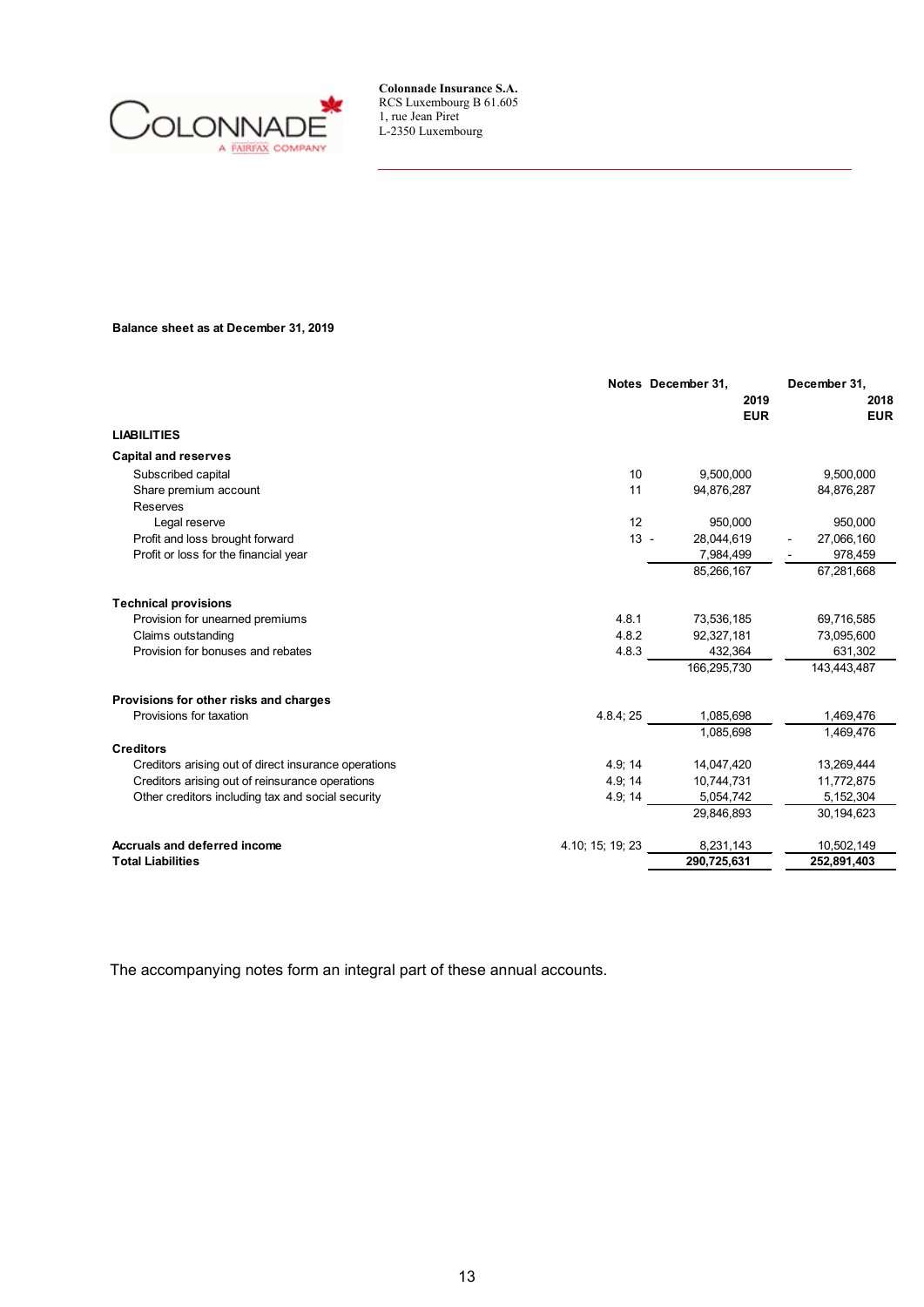

| Profit and loss account for the year ended December 31, 2019 |  |  |
|--------------------------------------------------------------|--|--|
|--------------------------------------------------------------|--|--|

|                                                                        |       | Notes December 31,<br>2019<br><b>EUR</b>      | December 31,<br>2018<br><b>EUR</b> |
|------------------------------------------------------------------------|-------|-----------------------------------------------|------------------------------------|
| <b>TECHNICAL ACCOUNT</b><br><b>NON-LIFE INSURANCE BUSINESS</b>         |       |                                               |                                    |
| Earned premiums, net of reinsurance                                    |       |                                               |                                    |
| gross premiums written                                                 | 16:17 | 162,505,757                                   | 160,596,242                        |
| outward reinsurance premiums                                           |       | 23 - 32,003,976                               | 38,827,733                         |
| change in the provision for unearned premiums                          |       | 3,819,600                                     | 15,529,918                         |
| change in the provision for unearned premiums, reinsurers' share       |       | 23 - 3,219,303                                | 915,233                            |
|                                                                        |       | 123,462,878                                   | 105,323,358                        |
| Other technical income                                                 | 3     | 354,992                                       |                                    |
| Claims incurred, net of reinsurance<br>claims paid:                    |       |                                               |                                    |
| gross amount                                                           |       | - 34,353,532                                  | $-27,723,604$                      |
| reinsurer' share                                                       |       | $\frac{23}{1}$ $\frac{8,120,674}{26,232,858}$ | 11,889,836                         |
|                                                                        |       |                                               | 15,833,768                         |
| change in the provision for claims:                                    |       |                                               |                                    |
| gross amount                                                           |       | $-19,231,581$                                 | 41,066,647                         |
| reinsurer' share                                                       |       | $23 - 2,451,257$                              | 10,947,639                         |
|                                                                        |       | $-21,682,838$                                 | 30,119,008                         |
| Bonuses and rebates, net of reinsurance                                |       | 691,573                                       | 833,746                            |
| Allocated investment return transferred from the non-technical account | 4.11  | 228.285                                       | 249,163                            |
| Net operating expenses                                                 |       |                                               |                                    |
| acquisition costs                                                      |       | 4.7; 18 - 56,341,408                          | $-53,283,594$                      |
| change in deferred acquisition costs                                   |       | 4.7; 19 2,069,611                             | 3,294,800                          |
| administrative expenses                                                |       | 4.12; 20; 21; 22 - 17,965,289                 | $-15,474,644$                      |
| reinsurance commissions and profit participation                       |       | 19; 23 6,400,336                              | 8,072,652                          |
|                                                                        |       | $-65,836,750$                                 | 57,390,786                         |
| Balance on the technical account for non-life insurance business       |       | 9,602,136                                     | 896.887                            |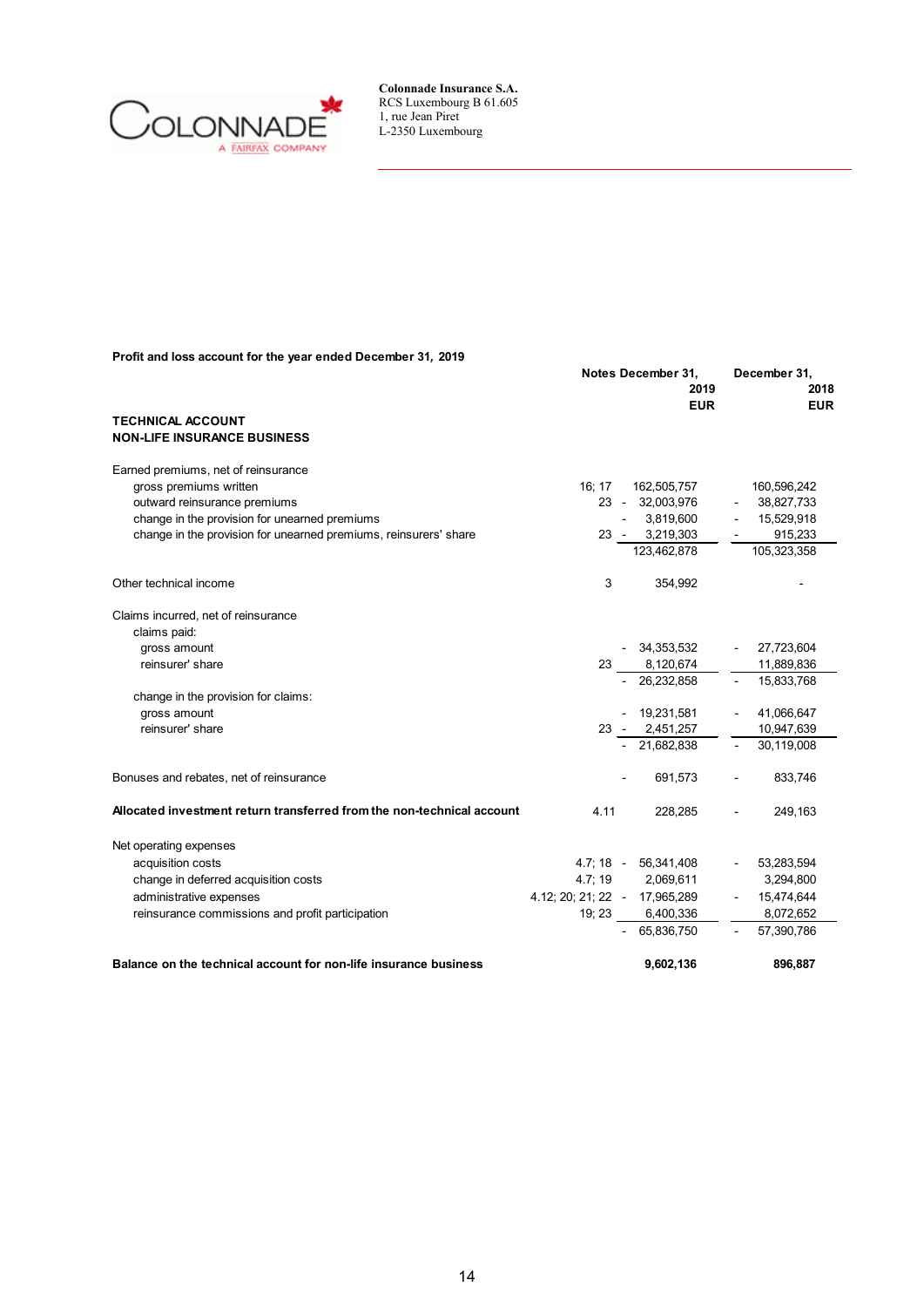

### **Profit and loss account for the year ended December 31, 2019**

|                                                                           | Notes December 31,<br>2019 |            | December 31,<br>2018 |  |
|---------------------------------------------------------------------------|----------------------------|------------|----------------------|--|
|                                                                           |                            | <b>EUR</b> | <b>EUR</b>           |  |
| <b>NON-TECHNICAL ACCOUNT</b>                                              |                            |            |                      |  |
| Investment income                                                         |                            |            |                      |  |
| income from other investments                                             |                            |            |                      |  |
| income from other investments                                             |                            | 2,069,841  | 170,139              |  |
| value re-adjustments on investments                                       | 4.1; 6.2                   | 9,012,675  | 2,067,667            |  |
| gains on realisation of investments                                       |                            | 462,606    | 35,867               |  |
|                                                                           |                            | 11,545,122 | 2,273,673            |  |
| <b>Investment charges</b>                                                 |                            |            |                      |  |
| investment management charges, including interest                         |                            | 476,661    | 400,499              |  |
| value adjustments on investments                                          | $4.1, 6.1, 6.2$ -          | 9,765,661  | 3,166,885            |  |
| losses on the realisation of investments                                  |                            | 675,526    | 228,277              |  |
|                                                                           |                            | 10,917,848 | 3,795,661            |  |
| Allocated investment return transferred to the non-life technical account | $4.11 -$                   | 228,285    | 249,163              |  |
| Other income                                                              | 24                         | 3,255,429  | 4,310,255            |  |
| Other charges, including value adjustments                                | $4.13; 24 -$               | 2,884,778  | 3,491,615            |  |
| Tax on profit or loss on ordinary activities                              | $25 -$                     | 2,398,359  | 1,416,346            |  |
| Profit or loss on ordinary activities after tax                           |                            | 7,973,417  | 973,644              |  |
| Other taxes not shown under the preceding items                           |                            | 11.082     | 4,815                |  |
| Profit or loss for the financial year                                     |                            | 7.984.499  | 978,459              |  |

The accompanying notes form an integral part of these annual accounts.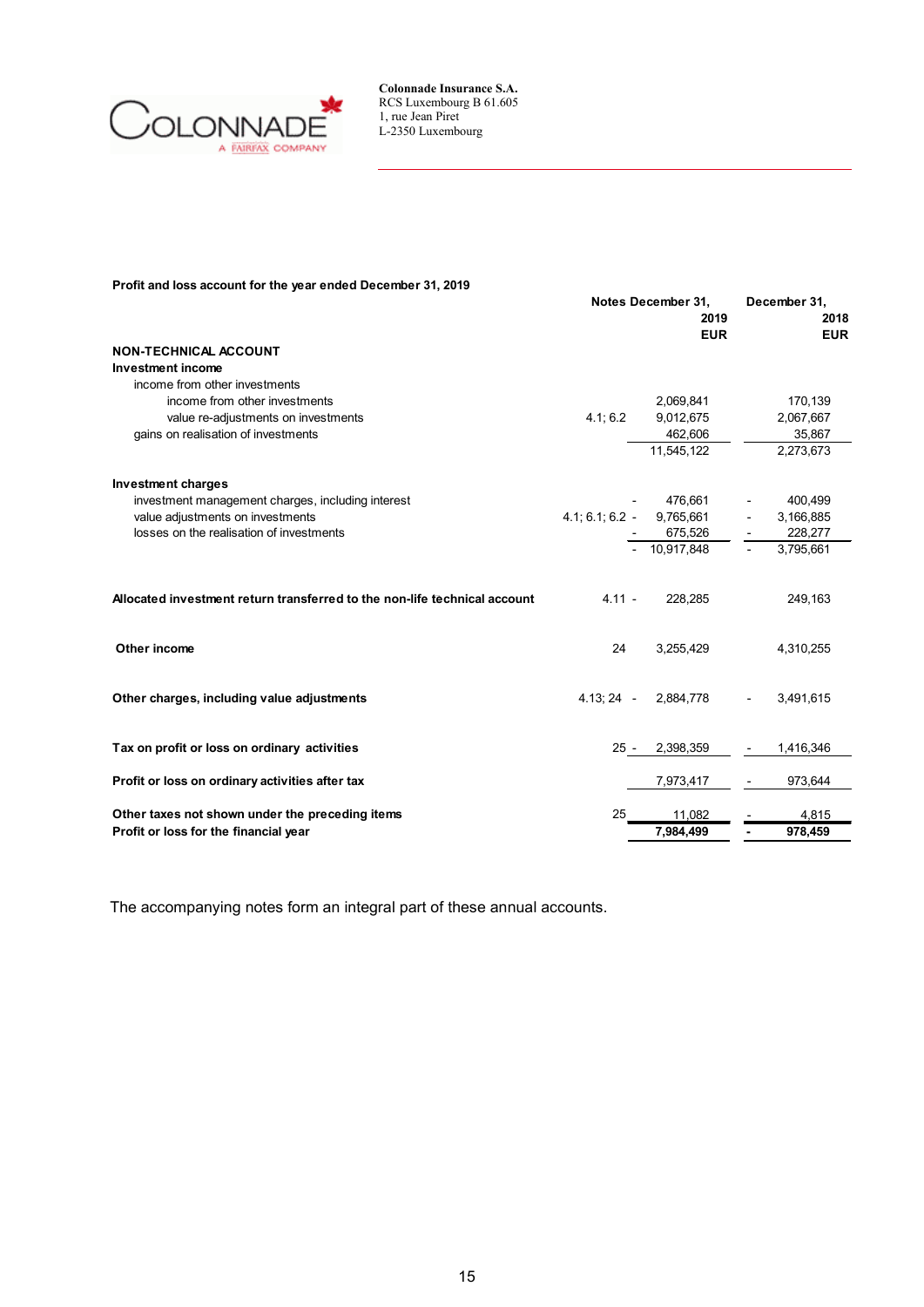

## **Notes to the annual accounts as at December 31, 2019**

*All amounts are expressed in EUR unless stated otherwise.*

### **Note 1 - General**

Colonnade Insurance S.A. (the "**Company**") is a Luxembourg insurance company. The Company has been incorporated as a holding company on November 10, 1997 as a "Société Anonyme" for an unlimited period and subject to the general company law.

With notarial deed dated July 22, 2015 the Company changed its name from Stonebridge Re S.A. to Colonnade Insurance S.A. and changed its activity from a reinsurance company into an insurance company subject to regulatory approval. The insurance license was granted to the Company on July 24, 2015. In relation to the transfer of the insurance business from QBE Insurance (Europe) Limited ("QBE") the Company set up Hungarian, Czech and Slovakian Branches in 2015. In 2016 an agreement was signed with AIG Europe Limited ("AIG") to acquire the renewal rights and operating assets of its branches in Bulgaria, Czech Republic, Hungary, Romania, Poland and Slovakia. In addition to the Branches established in 2015, new Branches were created in Bulgaria, Romania and Poland in 2017. The accounts of all six Branches are included in the Company's balance sheet and profit and loss accounts.

The principal activity of the Company is insurance operations in all divisions, in the Grand Duchy of Luxembourg and abroad (excluding any life insurance business), the management of insurance companies, the holding and the financing of direct and indirect participations in all companies or businesses with an identical or similar corporate object and which may further the development of the Company's activities, more generally all transactions regarding movable or real property, commercial, civil or financial operations which are directly related to the Company's corporate object.

The registered office of the Company is 1, rue Jean Piret, L-2350 Luxembourg.

The Company's financial year starts on January 1 and ends on December 31 of each year.

### **Note 2 – Presentation of the annual accounts**

These annual accounts have been prepared in conformity with the law of December 8, 1994 on annual accounts with respect to insurance and reinsurance undertakings, and with the significant accounting policies generally accepted within the insurance and reinsurance industry in the Grand Duchy of Luxembourg. The accounting policies and valuation rules, apart from those defined by the law or by the Commissariat aux Assurances, are determined and applied by the Board of Directors. During the meeting on June 16, 2016, the Board of Directors decided to adopt Luxembourg GAAP with fair value option as accounting method for the Company as from January 1, 2016.

The Company is, in accordance with Luxembourg law, exempt from the requirement to prepare consolidated annual accounts and a consolidated Directors' report for the year ended December 31, 2019. Therefore, in conformity with legal provisions, these accounts are presented on a non-consolidated basis for approval by the sole shareholder at the Annual General Meeting.

The Company's accounts are included in the consolidated annual accounts of Fairfax Financial Holdings Limited with registered office at 95, Wellington Street West, Suite 800, Toronto Ontario Canada M5J 2N7.

### **Note 3 – Presentation of comparative financial data**

To ensure comparability with the figures for the year ended December 31, 2019, the figures for the year ended December 31, 2018 in other technical income have been reclassified from acquisition costs.

A note disclosing the financial statements presented under the purchase and cost model is included in the annual accounts to ease the comparison with the annual compte rendu to the Commissariat aux Assurances.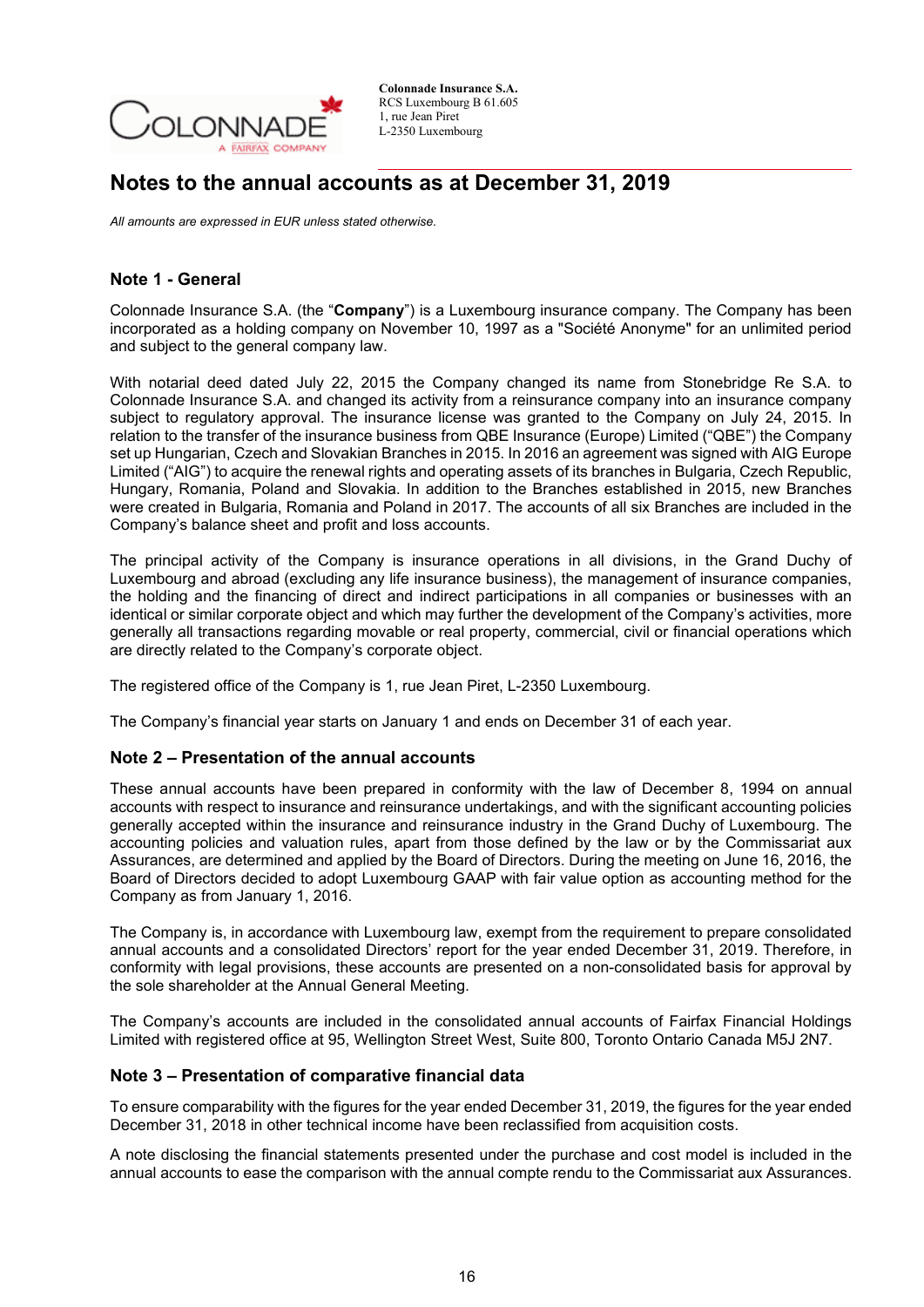

## **Notes to the annual accounts as at December 31, 2019**

*All amounts are expressed in EUR unless stated otherwise.*

## **Note 4 – Summary of significant accounting policies**

The significant accounting policies applied by the Company are as follows:

### **4.1 Translation of items expressed in foreign currencies**

The Company maintains its books and records in EUR.

The assets and liabilities expressed in foreign currencies are translated into EUR at the exchange rates prevailing at the balance sheet date. Transactions during the accounting period, expressed in foreign currencies, are translated to EUR at the exchange rate prevailing at the transaction date.

All unrealized and realized exchange losses / gains resulting from these conversions are accounted for in the profit and loss account in value re-adjustments on investments in the Investment income and in value adjustments on investments in the Investment charges lines.

### **4.2 Intangible assets**

The intangible assets are valued at historical acquisition or production cost.

The intangible assets are amortized on a straight-line basis between a period of two to six years depending on the intangible item.

### **4.3 Tangible assets**

Tangible assets are valued at historical acquisition cost. The acquisition cost includes expenses incidental to the purchase. The tangible assets with limited useful economic lives are depreciated on a straight-line basis based on the estimated economic life. The depreciation period for the tangible assets is as follows:

| Furniture and fittings | 'T Equipment | CarsT       | Other tangible assets |
|------------------------|--------------|-------------|-----------------------|
| 5-9 vears l            | 2-5 vears    | 4-5 vears l | 2-6 years             |

If a permanent decline in value exists, the fixed assets are valued at the lower of carrying or market value at the balance sheet date. These value adjustments should be reversed when the reasons for which they were made cease to apply.

### **4.4 Shares in affiliated undertakings and participating interests**

Affiliated undertakings are considered to be the undertakings between which the Company exercises a dominant influence either directly or indirectly. Participating interests refer to rights contained in the capital of other undertakings which, when creating a durable link with those undertakings, are intended to contribute to the Company's activities.

Shares in affiliated undertakings and participating interests are valued at historical acquisition cost which includes expenses incidental to the purchase.

If the impairment in value is of a permanent nature, the shares in affiliated undertakings and participating interests are valued at the lower of cost or fair value at the balance sheet date. These value adjustments should no longer continue when the reasons for which they were made cease to apply.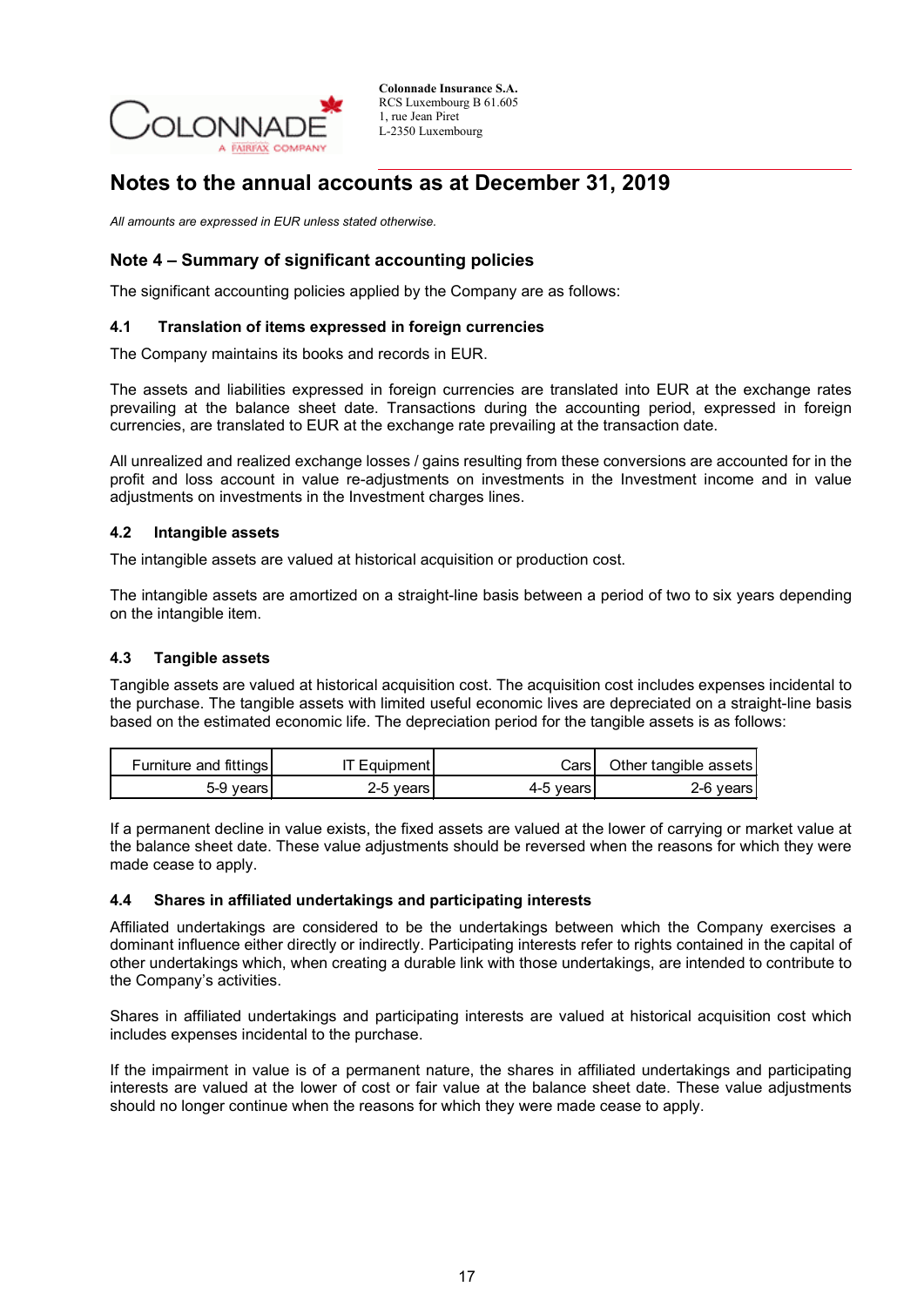

## **Notes to the annual accounts as at December 31, 2019**

*All amounts are expressed in EUR unless stated otherwise.*

### **4.5 Other financial investments**

Debt securities and other fixed income transferable securities and shares and other variable yield transferable securities and units in unit trusts are initially recorded at purchase price including the expenses incidental thereto. They are subsequently valued at fair value. The fair value of these financial instruments corresponds to:

- The latest available bid price on the valuation day for transferable securities listed on a stock exchange or traded on another regulated market;
- In cases where no such quote values exist, a fair value is determined by quoted prices for similar financial instruments exchanged in active markets, or quoted prices for identical or similar financial instruments exchanged in inactive markets and other market observable inputs.

The unrealized gains and losses for the year are recorded in the profit and loss.

### **4.6 Debtors**

Debtors are valued at the lower of their nominal and their probable realizable value. Value adjustments shall be made when recoverability is questionable, either in part or entirely. These value adjustments shall no longer be carried when the reasons for which they were made cease to apply.

### **4.7 Deferred acquisition costs**

Acquisition costs related to non-life insurance policies are deferred according to a method compatible with that used for unearned premiums.

### **4.8 Technical provisions**

Sufficient technical provisions are set up in order that the Company can meet, as far as can be reasonably foreseen, any liabilities arising from insurance contracts.

### 4.8.1 Provision for unearned premiums

Written premiums include all the amounts received or receivable with respect to insurance contracts incepted prior to the end of the accounting period. That part of written premiums which is to be allocated to one or more subsequent financial years is deferred by way of the provision for unearned premiums, computed separately for each contract on a pro rata basis.

### 4.8.2 Provision for claims outstanding

The provision for claims outstanding corresponds to the total estimated cost (including claims settlement costs) for settling all claims arising from events which have occurred up to the end of the financial year, whether reported or not, less amounts already paid in respect of such claims.

The provisions for reported claims outstanding shall be computed separately for each claim and may not include any discounts or deductions.

### 4.8.3 Provisions for bonuses and rebates

This provision consists of amounts intended for policyholders to the extent that such amounts represent an allocation of profit arising on business, or a partial refund of premium made based on the performance of the contracts.

### 4.8.4 Provisions for other risks and charges

Provisions for other risks and charges are intended to cover losses or debts whose nature is clearly defined but are, at the balance sheet date, either likely or certain to be incurred but amounts are indeterminable.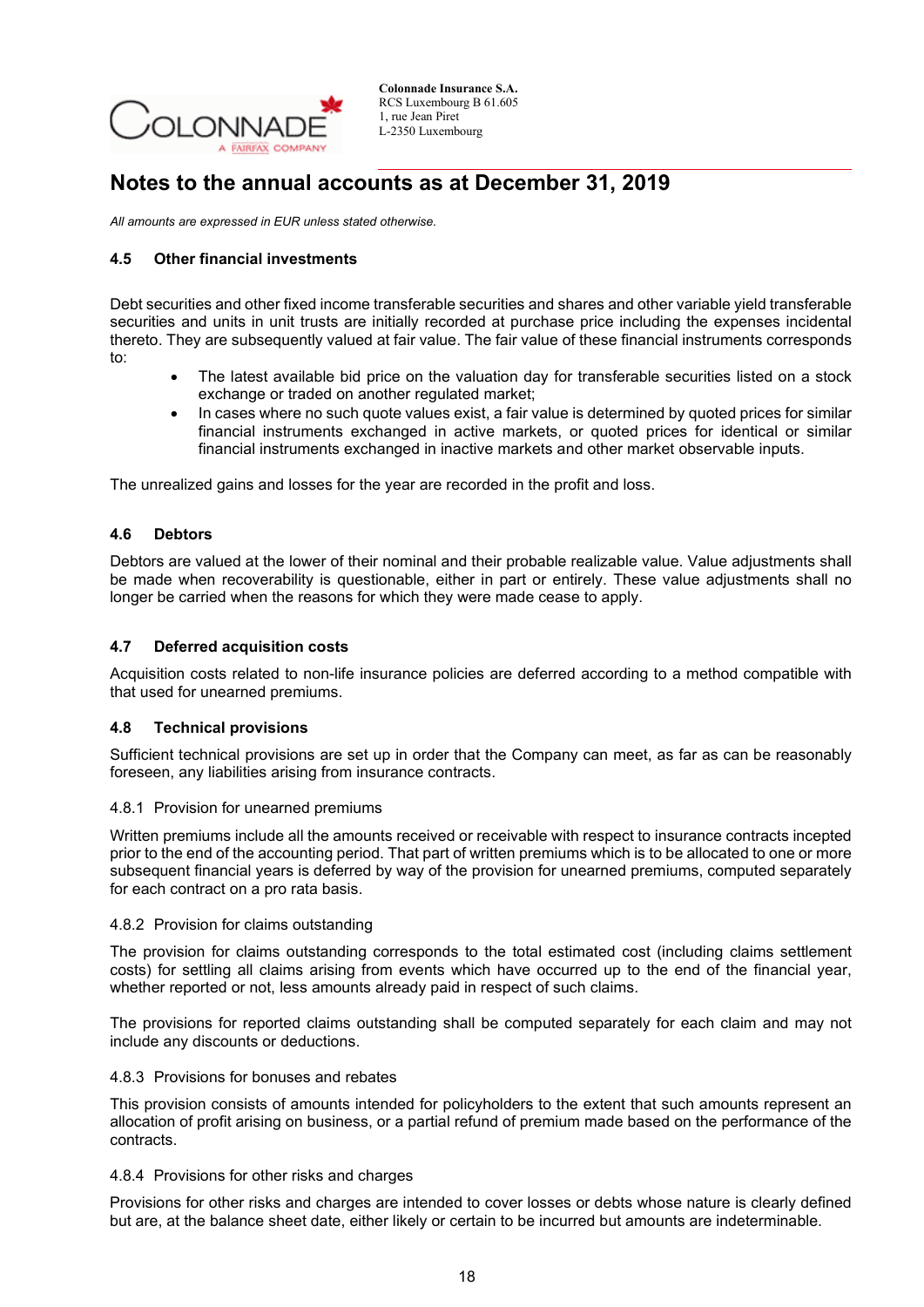

## **Notes to the annual accounts as at December 31, 2019**

*All amounts are expressed in EUR unless stated otherwise.*

### **4.9 Creditors**

Creditors are included in liabilities at settlement value. If the amount payable is greater than the amount received, the difference may be shown as an asset and written off by reasonable annual amortization and completely written off no later than the time of repayment of the debt. If the amount payable is lower than the amount received, the difference is released to income in instalments over the remaining period of the contract.

### **4.10 Accruals and deferred income**

This item consists of both income receivable before balance sheet date but relating to a subsequent financial year and charges that relate to the current financial year but payable in a subsequent financial year.

### **4.11 Allocated investment return transferred from/to non-technical account**

This income represents the portion of the total net investment return – interest income and charges and realized gains and losses - that relates to assets which are held to cover the non-life technical provisions, and which are transferred from the non-technical account in order to better reflect the balance of the technical account of the non-life business.

### **4.12 Administrative expenses**

Administrative expenses specifically consist of costs arising from premium collection, portfolio administration and inward and outward reinsurance. The administrative expenses more specifically include all administrative expenses that cannot be allocated to acquisition costs, claims or investment management charges.

### **4.13 Value adjustments**

The value adjustments are deducted directly from the related asset.

### **Note 5 – Intangible assets**

The movements in intangible assets incurred during the financial year may be summarized as follows:

|                                                        | Data policy<br>rights | <b>Software</b> | Concessions,<br>patents, licenses,<br>trademarks | <b>Total</b>                          |
|--------------------------------------------------------|-----------------------|-----------------|--------------------------------------------------|---------------------------------------|
| Gross book value January 1, 2019                       | 5,762,615             | 1,621,964       | 12,438                                           | 7,397,017                             |
| Additions during the year<br>Disposals during the year | 7,386                 | 311,933         |                                                  | 319,319                               |
| Gross book value December 31, 2019                     | 5,770,001             | 1,933,897       | 12,438                                           | 7,716,336                             |
| Accumulated depreciation January 1, 2019               | $-2,150,420$          | 414.892         | 12,065                                           | $-2,577,377$                          |
| Depreciation during the year                           | 1,040,923             | 365,033         | 373                                              | 1,406,329<br>$\overline{\phantom{0}}$ |
| Accumulated depreciation December 31, 2019             | 3,191,343             | 779,925         | 12,438                                           | 3,983,706<br>$\sim$                   |
| Net book value December 31, 2019                       | 2,578,658             | 1,153,972       |                                                  | 3,732,630                             |
| Net book value December 31, 2018                       | 3,612,195             | 1,207,072       | 373                                              | 4,819,640                             |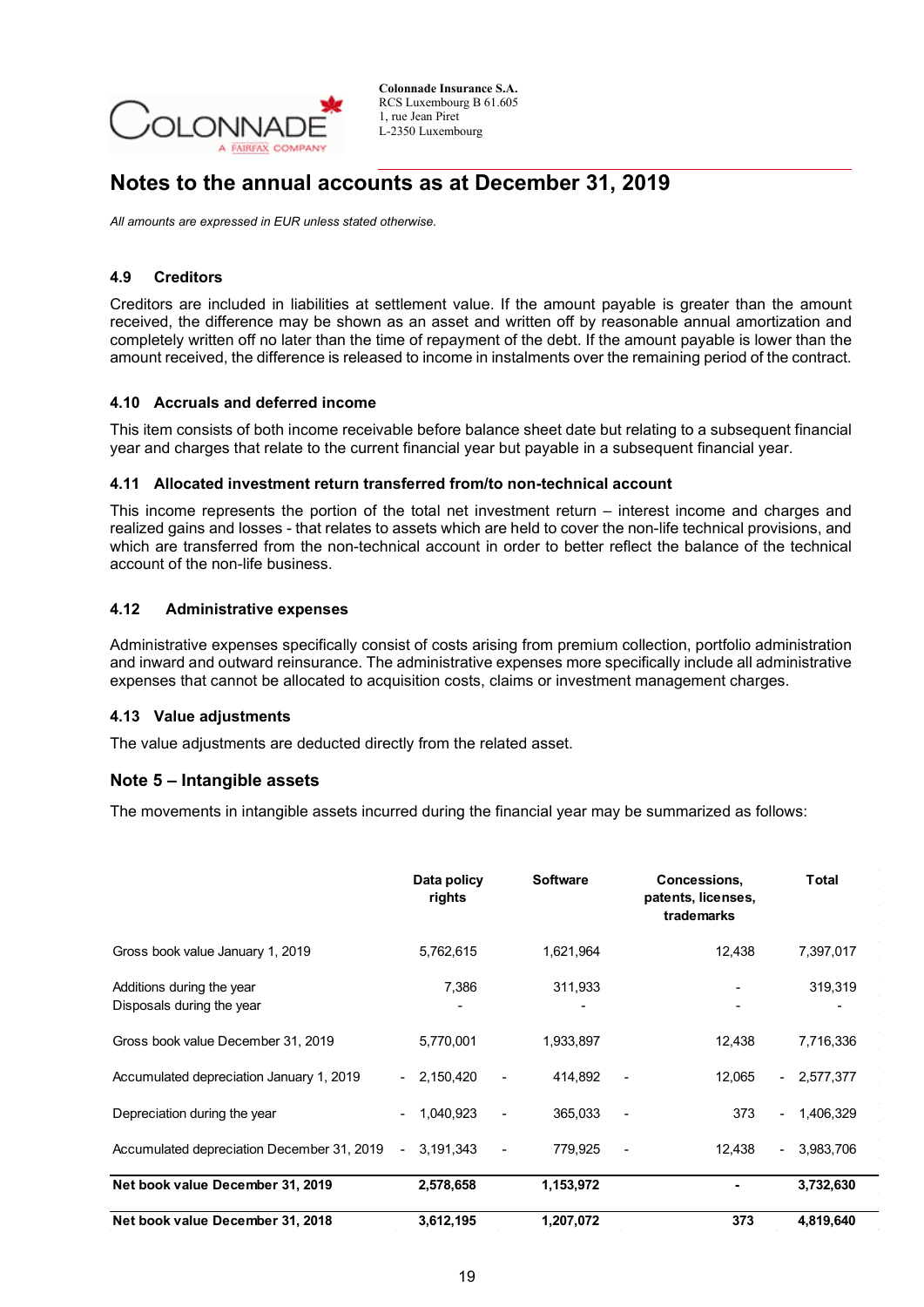

## **Notes to the annual accounts as at December 31, 2019**

*All amounts are expressed in EUR unless stated otherwise.*

With date December 14, 2016 Colonnade Finance S.à r.l., a Luxembourg group company, transferred access rights to the policy data, in relation with the acquisition of the business acquired from QBE Insurance (Europe) Limited ("QBE"), to the Company for a total amount of EUR 500,000. These rights were amortized equally in 2016 and 2017.

In 2017, the Company recognized intangible assets amounting to EUR 5,275,792, representing the renewal rights acquired from AIG Europe Limited ("AIG"). These assets are amortized on a straight-line basis over five years. There was an assessment done during 2019 on the AIG related intangible assets. This assessment did not reveal any indicator for impairment, hence there is no change to the amortization pattern determined in 2017.

### **Note 6 – Investments**

### **Note 6.1 Shares in affiliated undertakings and participating interests**

The undertakings in which the Company holds at least twenty percent of the capital are the following:

| Name of the                      | <b>Registered</b>                                     | οf<br>ownership | Percentage Closing date<br>of last<br>financial year | <b>Book value</b> | <b>Book value</b>                          | Shareholder's<br>equity<br>(including<br>results for the<br>year) | <b>Results of</b><br>the<br>financial<br>year |
|----------------------------------|-------------------------------------------------------|-----------------|------------------------------------------------------|-------------------|--------------------------------------------|-------------------------------------------------------------------|-----------------------------------------------|
| company                          | office                                                |                 |                                                      | as at<br>2018     | as at<br>December 31, December 31,<br>2019 | as at<br>December 31,<br>2019                                     | 2019                                          |
|                                  |                                                       | %               |                                                      | <b>EUR</b>        | <b>EUR</b>                                 | <b>EUR</b>                                                        | <b>EUR</b>                                    |
| TIG (Bermuda) Ltd. Canon's Court |                                                       | 100             | Dec. 31, 2019                                        | 907,264           | 963,494                                    | 963,494                                                           | $-27,347$                                     |
|                                  | 22 Victoria<br>Street<br>Hamilton HM<br>EX<br>Bermuda |                 |                                                      |                   |                                            |                                                                   |                                               |

The amount mentioned in the Shareholder's equity and the Result of the financial year are based on the last unaudited annual accounts and are converted into EUR using the group exchange rate as at December 31, 2019 being EUR 1 = USD 1.12249.

In 2019, Management considered the valuation of the subsidiary and concluded to record an additional impairment of EUR 10,645 on the financial assets in the accounts of the Company. The total value adjustment at December 31, 2019 is EUR 297,859.

No other movements on those investments shall be noted for the current period.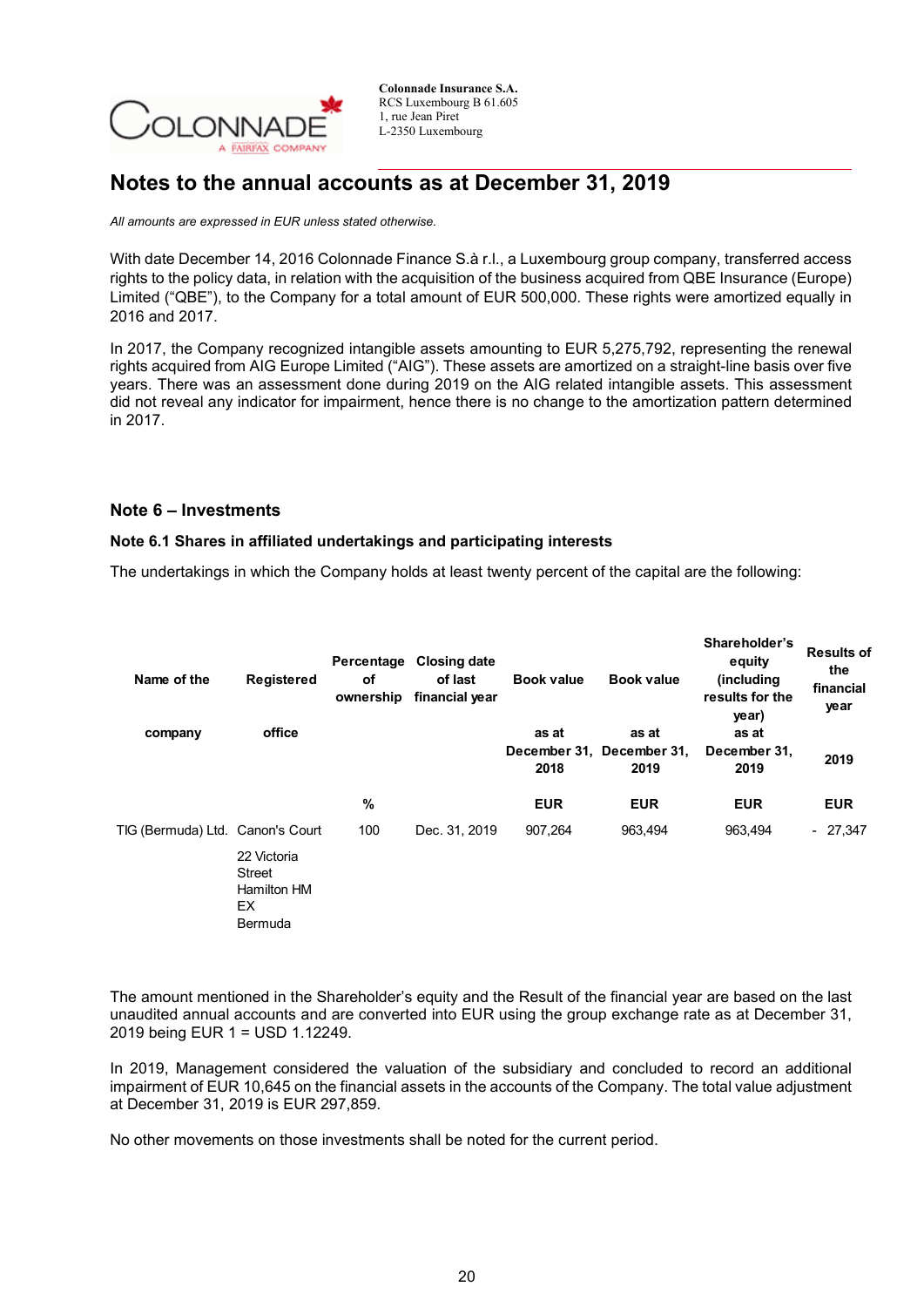

## **Notes to the annual accounts as at December 31, 2019**

*All amounts are expressed in EUR unless stated otherwise.*

### **Note 6.2 Other financial investments**

The movements in other financial assets incurred during the financial year may be summarized as follows:

|                                                                                                | 2019<br><b>Debt securities</b><br>and other fixed income<br>transferrable securities | 2019<br>Shares and other variable<br>yield transferable securities<br>and units in unit trusts | 2018<br><b>Debt securities</b><br>and other fixed income<br>transferrable securities | 2018<br>Shares and other variable<br>yield transferable securities<br>and units in unit trusts |
|------------------------------------------------------------------------------------------------|--------------------------------------------------------------------------------------|------------------------------------------------------------------------------------------------|--------------------------------------------------------------------------------------|------------------------------------------------------------------------------------------------|
| Cost at January 1 <sup>st</sup>                                                                | 67,463,885                                                                           |                                                                                                |                                                                                      |                                                                                                |
| Additions during the year<br>Disposals during the year                                         | 128,868,356<br>$-63,431,224$                                                         | 14,000,000                                                                                     | 67,463,885                                                                           |                                                                                                |
| Cost at December 31st                                                                          | 132,901,017                                                                          | 14,000,000                                                                                     | 67,463,885                                                                           |                                                                                                |
| Accumulated<br>premiums<br>and<br>discounts recognised in the<br>profit and loss accounts      | $-1,429,209$                                                                         |                                                                                                | $-27,102$                                                                            |                                                                                                |
| Amortisated<br>at<br>cost<br>December 31 <sup>st</sup>                                         | 131,471,808                                                                          |                                                                                                | 67,436,783                                                                           |                                                                                                |
| Accumulated<br>fair<br>value<br>adjustment gains recognised in<br>the profit and loss account  | 747,354                                                                              | 315,224                                                                                        | 423,838                                                                              |                                                                                                |
| Accumulated<br>fair<br>value<br>adjustment losses recognised<br>in the profit and loss account | $-342,679$                                                                           |                                                                                                | $-65, 105$                                                                           |                                                                                                |
| Fair value at December 31st                                                                    | 131,876,483                                                                          | 14,315,224                                                                                     | 67,795,516                                                                           |                                                                                                |

During the year, the amortisation of discount on debt securities and other fixed income transferrable securities amounts to EUR 159,927 and the amortisation of premiums in these securities amount to EUR 1,562,034. Discount amortisation are recognised under value re-adjustment on investments and premium amortisation are recognised under value adjustment on investments in the profit and loss account.

As of December 31, 2019, the non-amortized discount and premiums on debt securities and other fixed income transferrable securities amounts respectively to EUR 191,931 and to EUR 2,035,128.

The fair value adjustments for the current year consist in unrealised losses for EUR 370,724 and unrealised gains for EUR 731,890.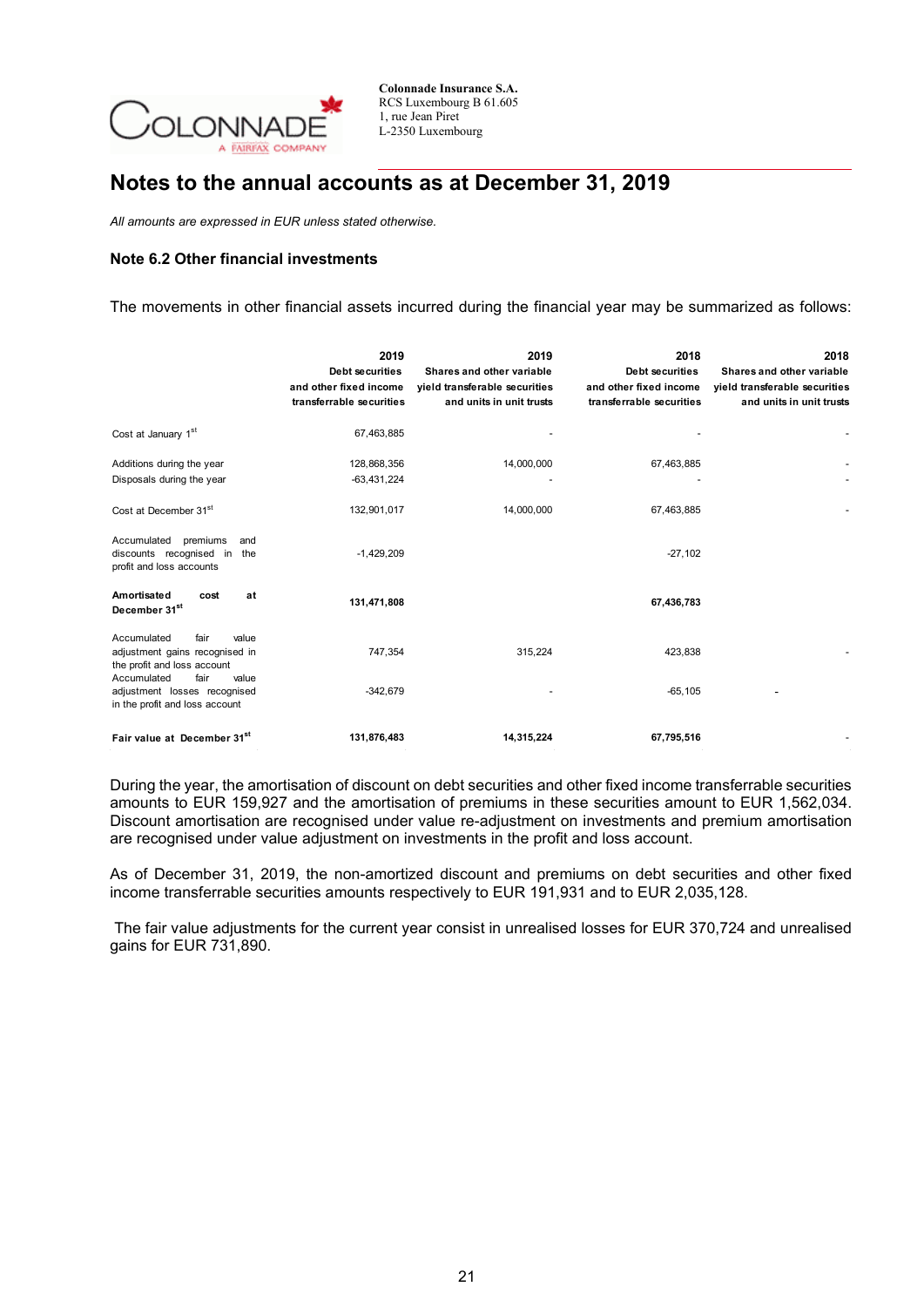

# **Notes to the annual accounts as at December 31, 2019**

*All amounts are expressed in EUR unless stated otherwise.*

## **Note 7 – Debtors**

The breakdown of the debtors at December 31, 2019 is as follows:

|                                            | December 31, | December 31, |
|--------------------------------------------|--------------|--------------|
|                                            | 2019         | 2018         |
| Arising out of direct insurance operations | 39,315,107   | 35,863,638   |
| policyholders - third parties              | 24,991,171   | 25,312,903   |
| policyholders - related parties            | 17,042       | 12,084       |
| intermediaries - third parties             | 14,306,894   | 10,538,651   |
| Arising out of reinsurance operations      | 3,632,401    | 5,553,184    |
| third parties                              | 3,628,362    | 4,749,030    |
| related parties                            | 4.039        | 804.154      |
| Other debtors - third parties              | 3,202,471    | 1,890,172    |
| deposits and guarantees                    | 906,179      | 739,048      |
| tax receivable                             | 224,185      | 137,850      |
| other third parties debtors                | 2,072,107    | 1,013,274    |
| Other debtors - related parties            | 1,973        | 53,195       |
| Total                                      | 46,151,952   | 43.360.189   |

### *Breakdown of other debtors*

|                                   | December 31, | December 31, |
|-----------------------------------|--------------|--------------|
|                                   | 2019         | 2018         |
| Deposits and guarantees           | 906,179      | 739,048      |
| Receivables from AIG              | 1,135,127    | 386,232      |
| Rental related                    | 252,287      | 133,000      |
| Receivables from assistance       |              | 198.914      |
| Tax receivable                    | 224,185      | 239,850      |
| Other related parties             | 1.973        | 53,195       |
| Coinsurance receivables/regresses | 588,720      |              |
| Other                             | 95,973       | 193,128      |
| <b>Total</b>                      | 3,204,444    | 1,943,367    |

### **Note 8 – Tangible assets**

The movements in tangible assets incurred during the financial year may be summarized as follows: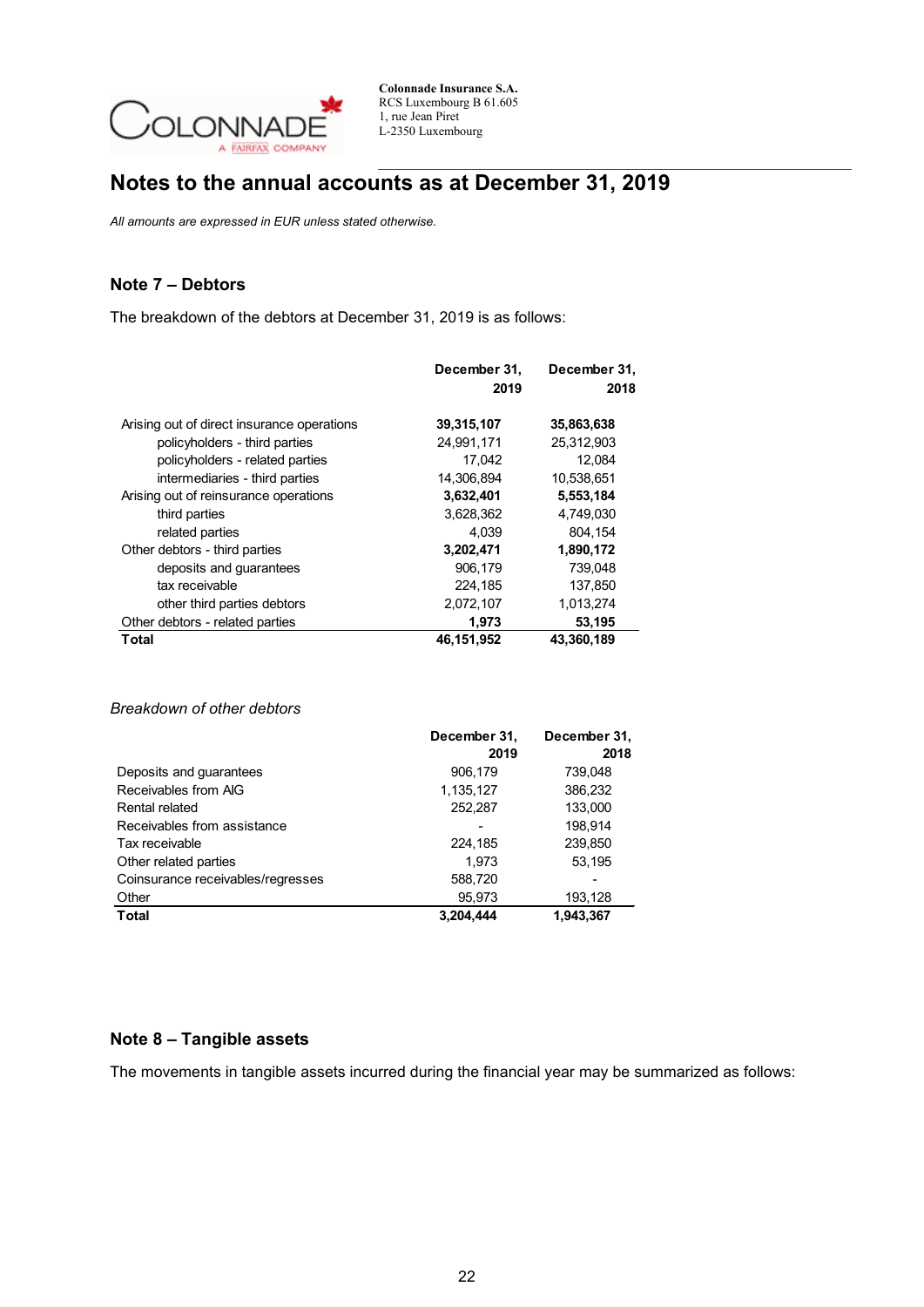

# **Notes to the annual accounts as at December 31, 2019**

*All amounts are expressed in EUR unless stated otherwise.*

|                                                        | <b>Furniture</b><br>and fittings | ΙT<br>equipment   | Cars            | Other<br>tangible<br>assets                      | Total             |
|--------------------------------------------------------|----------------------------------|-------------------|-----------------|--------------------------------------------------|-------------------|
| Gross book value January 1, 2019                       | 861,275                          | 708,929           | 82,558          | 931,778                                          | 2,584,540         |
| Additions during the year<br>Disposals during the year | 13,707<br>7,489                  | 431,671<br>22,216 | 39,859<br>3,718 | 47,725<br>20,269<br>$\qquad \qquad \blacksquare$ | 532,962<br>53,692 |
| Gross book value December 31, 2019                     | 867,492                          | 1,118,385         | 118,699         | 959,234                                          | 3,063,810         |
| Accumulated depreciation January 1, 2019               | 190,873<br>$\sim$                | 449,125           | 40,800          | 136,614<br>$\sim$                                | $-817,412$        |
| Depreciation during the year                           | 153,526                          | 172,561           | 10,144<br>٠     | 172,688<br>$\blacksquare$                        | 508,919           |
| Accumulated depreciation December 31, 2019 -           | 344,399                          | 621,686           | 50,944          | 309,302<br>$\blacksquare$                        | $-1,326,331$      |
| Net book value December 31, 2019                       | 523,093                          | 496,699           | 67,755          | 649,932                                          | 1,737,479         |
| Net book value December 31, 2018                       | 670,402                          | 259,804           | 41,758          | 795,164                                          | 1,767,128         |

### **Note 9 – Other prepayments and accrued income**

This item is composed of prepayments made regarding expenses relating to periods after December 31, 2019 as well as accrued interest on fixed income securities held at December 31, 2019.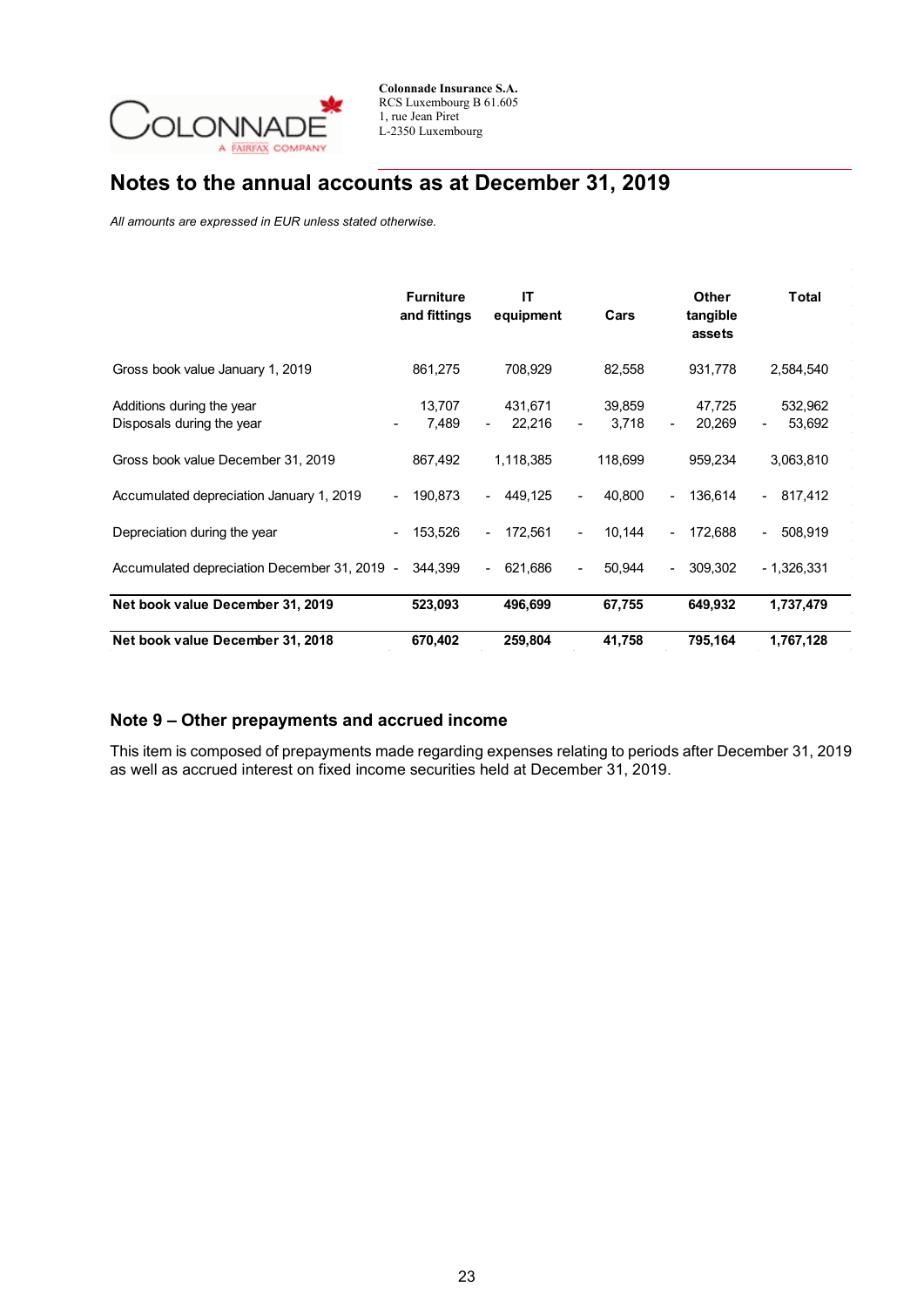

## **Notes to the annual accounts as at December 31, 2019**

*All amounts are expressed in EUR unless stated otherwise.*

## **Note 10 – Subscribed capital**

As at December 31, 2019 the subscribed capital amounting to EUR 9,500,000 is paid fully and represented by 9,500,000 shares of EUR 1 each and fully owned by Fairfax Luxembourg Holdings S.à r.l.

### **Note 11 – Share premium account**

As at December 31, 2019 the share premium amounts to EUR 94,876,287.

The movements in the share premium account during the financial year ended December 31, 2019, are as follows:

| Share premium account at the end of the financial year       | EUR 94.876.287 |
|--------------------------------------------------------------|----------------|
| Movements during the financial year of 2019                  |                |
| Share premium account at the beginning of the financial year | EUR 84.876.287 |

With shareholder's resolution on capital contribution dated July 23, 2019 the share premium account was increased by an amount of EUR 10,000,000.

### **Note 12 – Legal reserve**

In accordance with Luxembourg company law, the Company is required to transfer a minimum of 5% of its net profit for each financial year to a legal reserve. This requirement ceases to be necessary once the balance on the legal reserve reaches 10% of the issued share capital. The legal reserve is not available for distribution to the shareholders.

The legal reserve represents 10% of the issued share capital.

### **Note 13 – Profit or loss brought forward**

The loss for the accounting year ended December 31, 2018, amounting to EUR 978,459 has been carried forward to 2019. The total accumulated balance is a loss of EUR 28,044,619.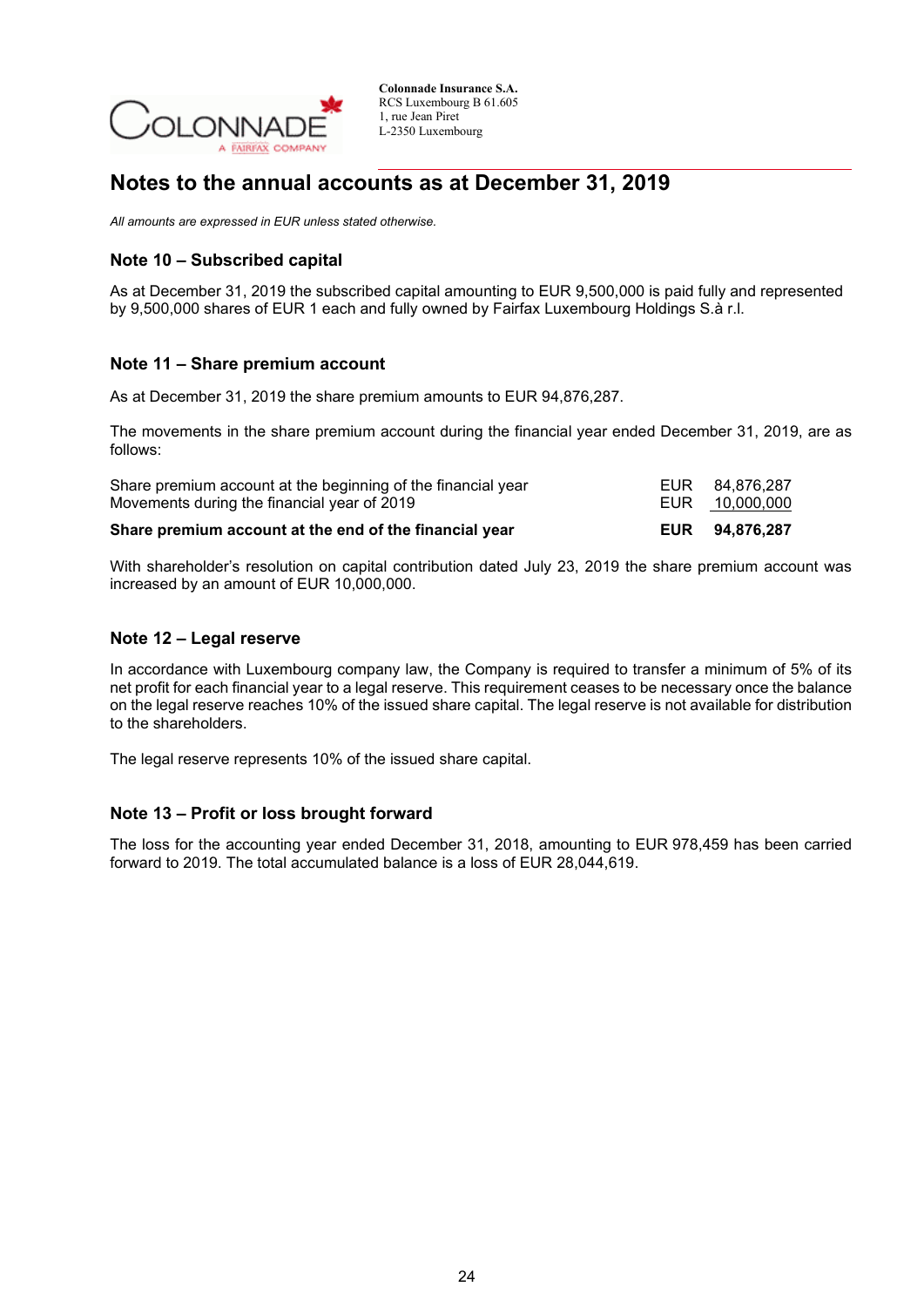

## **Notes to the annual accounts as at December 31, 2019**

*All amounts are expressed in EUR unless stated otherwise.*

## **Note 14 – Creditors**

Creditors arising out of direct insurance operations amounts to EUR 14,047.420 and the total amount is payable to third parties.

Creditors arising out of reinsurance operations are amounting to EUR 10,744,731 of which EUR 9,434,782 is payable to third parties.

The breakdown of the creditors at December 31, 2019 is as follows:

|                                                   | December 31,<br>2019 | December 31,<br>2018 |
|---------------------------------------------------|----------------------|----------------------|
| Creditors - direct insurance                      | 14,047,420           | 13,269,444           |
| third parties                                     | 14,047,420           | 13,269,444           |
| related parties                                   |                      |                      |
| Creditors - reinsurance                           | 10,744,731           | 11,772,875           |
| third parties                                     | 9,434,782            | 11,084,688           |
| related parties                                   | 1,309,949            | 688,187              |
| Other creditors including tax and social security | 5,054,742            | 5,152,304            |
| third parties                                     | 5,017,995            | 4,934,770            |
| third parties - personal related liability        | 1,214,868            | 1,238,771            |
| third parties - tax liabilities                   | 835,798              | 417,428              |
| third parties - rent related liability            | 99,064               | 131,400              |
| third parties - unallocated cash receipts         | 2,231,245            | 2,283,305            |
| third parties - payable to vendors                | 330,424              | 543,565              |
| third parties - other                             | 306,596              | 320,301              |
| related parties                                   | 36,747               | 217,534              |
| Total                                             | 29,846,893           | 30,194,623           |

There are no creditor balances becoming due and payable after more than five years.

### **Note 15 – Accruals and deferred income**

This item is composed of other accrued charges of EUR 4,499,659, accrued insurance charges of EUR 251,054 as well as deferred ceded premium acquisition costs with third parties of EUR 1,796,189 and EUR 194,102 is on contracts with related parties, claims handling deferred income relating to the AIG transaction of EUR 1,152,016 and EUR 338,123 of other deferred income.

|                                           | December 31,<br>2019 | December 31,<br>2018 |
|-------------------------------------------|----------------------|----------------------|
| Accruals and deferred income              |                      |                      |
| accrued charges other - third parties     | 4,499,659            | 3,967,244            |
| accrued charges insurance - third parties | 251.054              | 1,291,722            |
| deferred income - third parties           | 3,286,328            | 4,983,423            |
| deferred income - related parties         | 194,102              | 259,760              |
| Total                                     | 8,231,143            | 10,502,149           |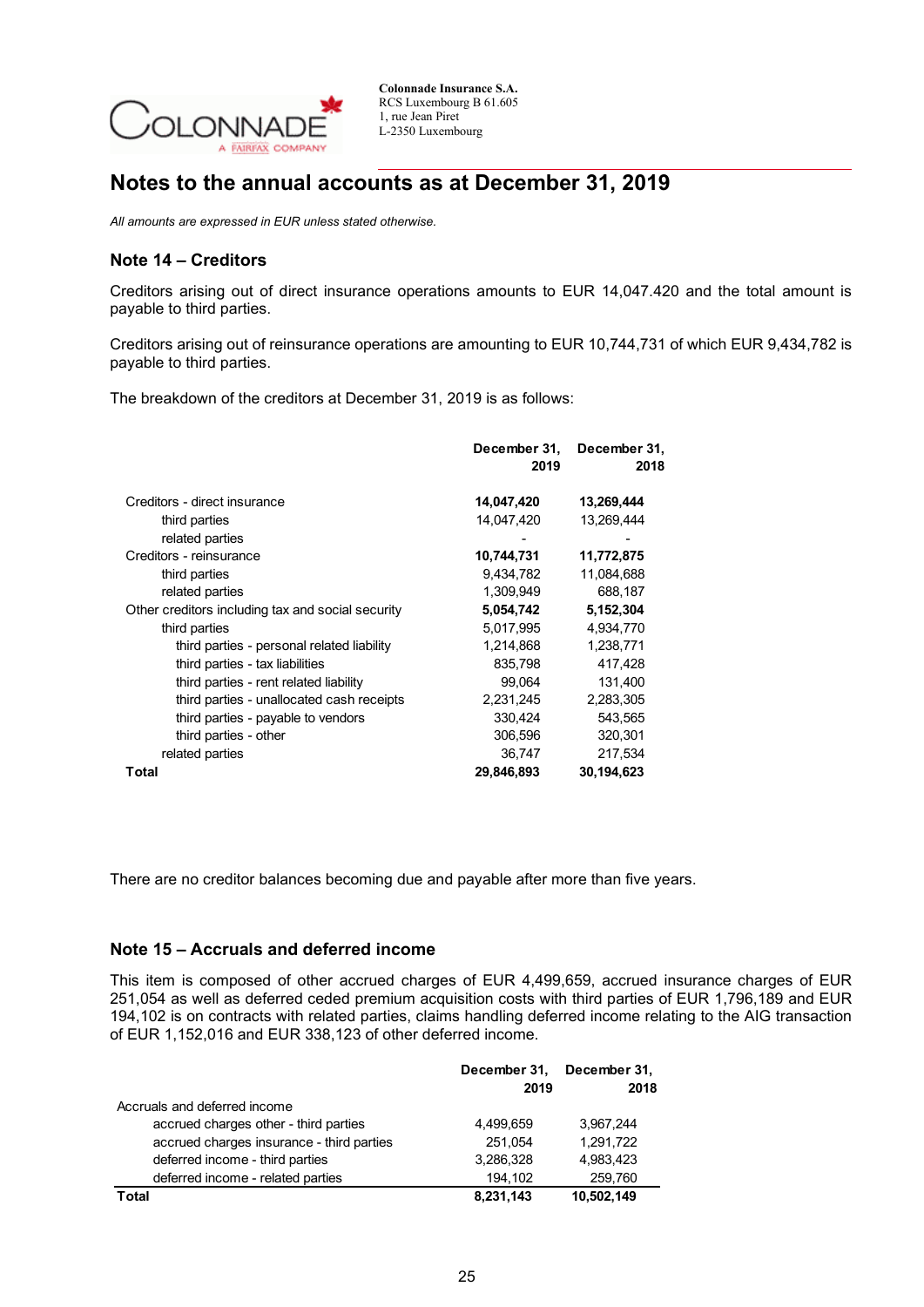

# **Notes to the annual accounts as at December 31, 2019**

*All amounts are expressed in EUR unless stated otherwise.*

*A more detailed breakdown is shown below:*

|                                   | December 31, | December 31, |
|-----------------------------------|--------------|--------------|
|                                   | 2019         | 2018         |
| Personnel accruals                | 2,850,863    | 2,440,084    |
| Accrued insurance charges         | 251,054      | 1.291.722    |
| AIG Claim handling deferral       | 1,152,016    | 2,031,725    |
| Reinsurance DAC                   | 1,796,189    | 2,684,145    |
| Other accruals                    | 1,437,178    | 1,259,502    |
| Legal/Audit/Tax services accruals | 211,618      | 267,658      |
| Other deferred income             | 338,123      | 267,553      |
| Reinsurance DAC - related parties | 194,102      | 259,760      |
| <b>Total</b>                      | 8,231,143    | 10,502,149   |

### **Note 16 – Results from the non-life insurance operations**

The group classification within direct insurance and reinsurance accepted may be presented as follows:

|               |                          | General liability (other) | Fire and natural<br>forces (industrial and<br>commercial risks) | Accident   | Land vehicles<br>(other than railway<br>rolling stock) /<br>other | Other      | Total        |
|---------------|--------------------------|---------------------------|-----------------------------------------------------------------|------------|-------------------------------------------------------------------|------------|--------------|
| <b>Direct</b> | Gross premiums written   | 49,053,622                | 39,549,136                                                      | 42,752,792 | 11,208,306                                                        | 12,325,959 | 154,889,815  |
| business      | Gross premiums earned    | 47,586,216                | 37,731,997                                                      | 42,918,584 | 10,948,422                                                        | 10,767,449 | 149,952,668  |
|               | Gross claims incurred    | 16,542,704                | 14,260,556                                                      | 12,761,614 | 3,954,152                                                         | 4,961,873  | 52,480,899   |
|               | Gross operating expenses | 18,085,529                | 12,954,507                                                      | 27,326,047 | 5,084,518                                                         | 5,603,251  | 69,053,852   |
|               | Net reinsurance result   | 6,714,382                 | 14,663,609                                                      | 131,454    | 340,165                                                           | (569, 507) | 21,280,103   |
| Reinsurance   | Gross premiums written   | 2,438,441                 | 4,714,234                                                       | 76,124     | 305,701                                                           | 81,442     | 7,615,942    |
| acceptances   | Gross premiums earned    | 2,853,961                 | 5,294,494                                                       | 329,199    | (237, 863)                                                        | 493,698    | 8,733,489    |
|               | Gross claims incurred    | (309, 355)                | 1,308,493                                                       | 59,637     | 60,932                                                            | (15, 493)  | 1,104,214    |
|               | Gross operating expenses | 517,109                   | 1,155,137                                                       | (9,560)    | 1,086,623                                                         | 433,925    | 3,183,234    |
|               | Net reinsurance result   | 2,345,282                 | (477, 192)                                                      | (104)      | (36, 869)                                                         | 42,306     | 1,873,423    |
| Total         | Gross premiums written   | 51,492,063                | 44,263,370                                                      | 42,828,916 | 11,514,007                                                        | 12,407,401 | 162,505,757  |
|               | Gross premiums earned    | 50,440,177                | 43,026,491                                                      | 43,247,783 | 10,710,559                                                        | 11,261,147 | 158,686,157  |
|               | Gross claims incurred    | 16,233,349                | 15,569,049                                                      | 12,821,251 | 4,015,084                                                         | 4,946,380  | 53,585,113   |
|               | Gross operating expenses | 18,602,638                | 14,109,644                                                      | 27,316,487 | 6,171,141                                                         | 6,037,176  | 72,237,086   |
|               | Net reinsurance result   | 9,059,664                 | 14,186,417                                                      | 131,350    | 303,296                                                           | (527, 201) | 23, 153, 526 |
|               | Net technical result     | 6,544,526                 | (838, 619)                                                      | 2,978,695  | 221,038                                                           | 804,792    | 9,710,432    |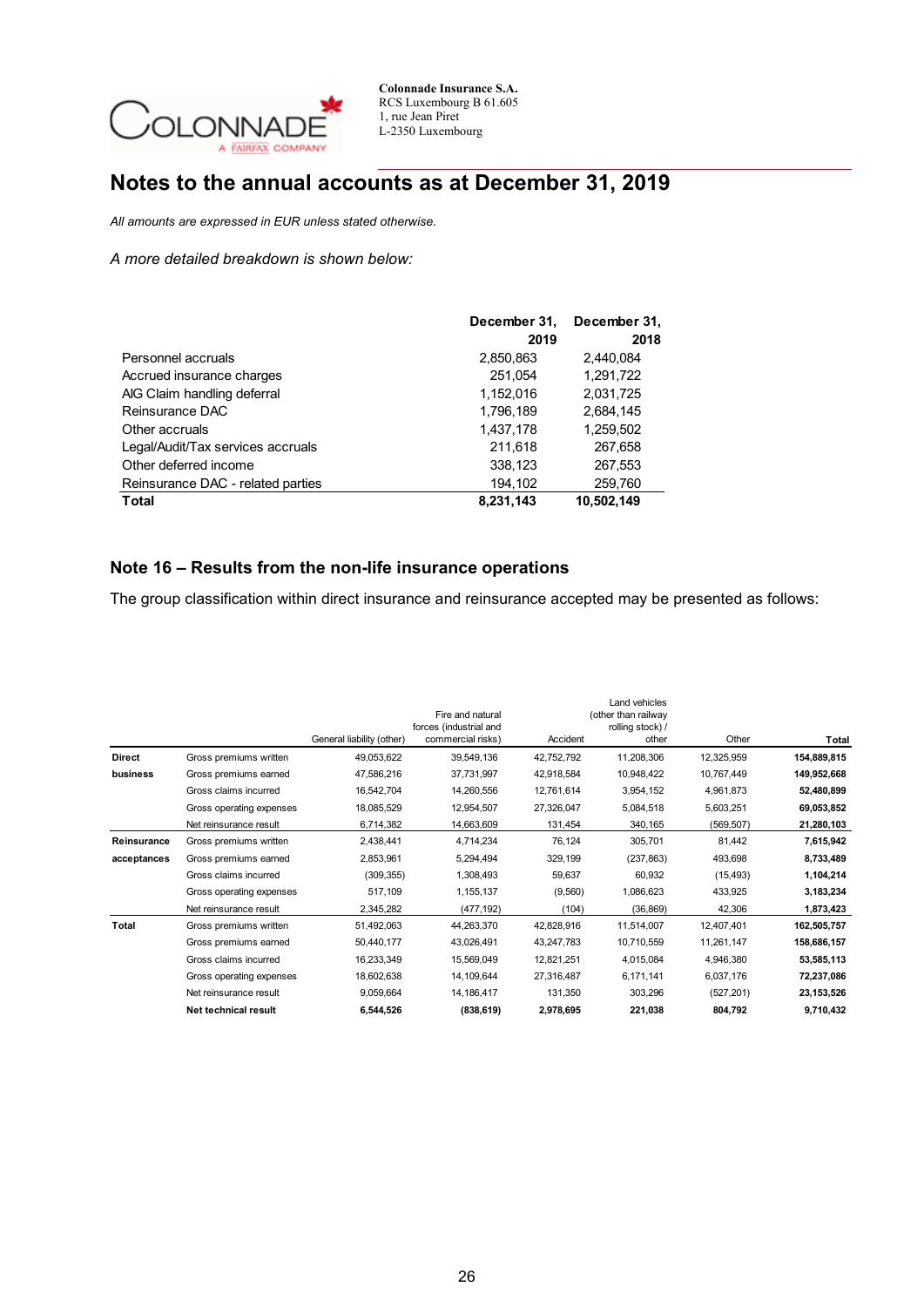

## **Notes to the annual accounts as at December 31, 2019**

*All amounts are expressed in EUR unless stated otherwise.*

## **Note 17 – Geographic breakdown of premiums written**

Gross insurance premiums amounting to EUR 162,505,757 may be broken down into geographic zones according to where the contracts have been concluded:

|                       | December 31, | December 31, |
|-----------------------|--------------|--------------|
|                       | 2019         | 2018         |
| Poland                | 45,669,663   | 45,411,332   |
| <b>Czech Republic</b> | 38.517.135   | 36.431.279   |
| Hungary               | 37.099.869   | 36.320.072   |
| Slovakia              | 22,964,236   | 26,318,637   |
| Romania               | 10,626,363   | 8,751,891    |
| <b>Bulgaria</b>       | 5.066.754    | 4.332.648    |
| Other EEA             | 1.474.621    | 1,596,762    |
| Outside EEA           | 1,087,116    | 1,433,621    |
| Total                 | 162,505,757  | 160,596,242  |

### **Note 18 – Commissions**

Commissions paid to insurance intermediaries relating to direct insurance and assumed reinsurance amount to EUR 29,594,921 and are included in Acquisition costs (EUR 35,219,983 in 2018). Total commissions line includes also other commissions which amount to EUR 8,953,938, totalling EUR 38,548,859.

### **Note 19 – Change in ceded deferred acquisition costs**

The 'ceded deferred acquisition costs' are shown on the Balance Sheet in 'Accruals and deferred income' (EUR 1,990,291 in 2019 and EUR 2,943,905 in 2018). The change of the ceded deferred acquisition costs of EUR 953,614 is included in 'reinsurance commissions and profit participation' on the Profit and Loss Account.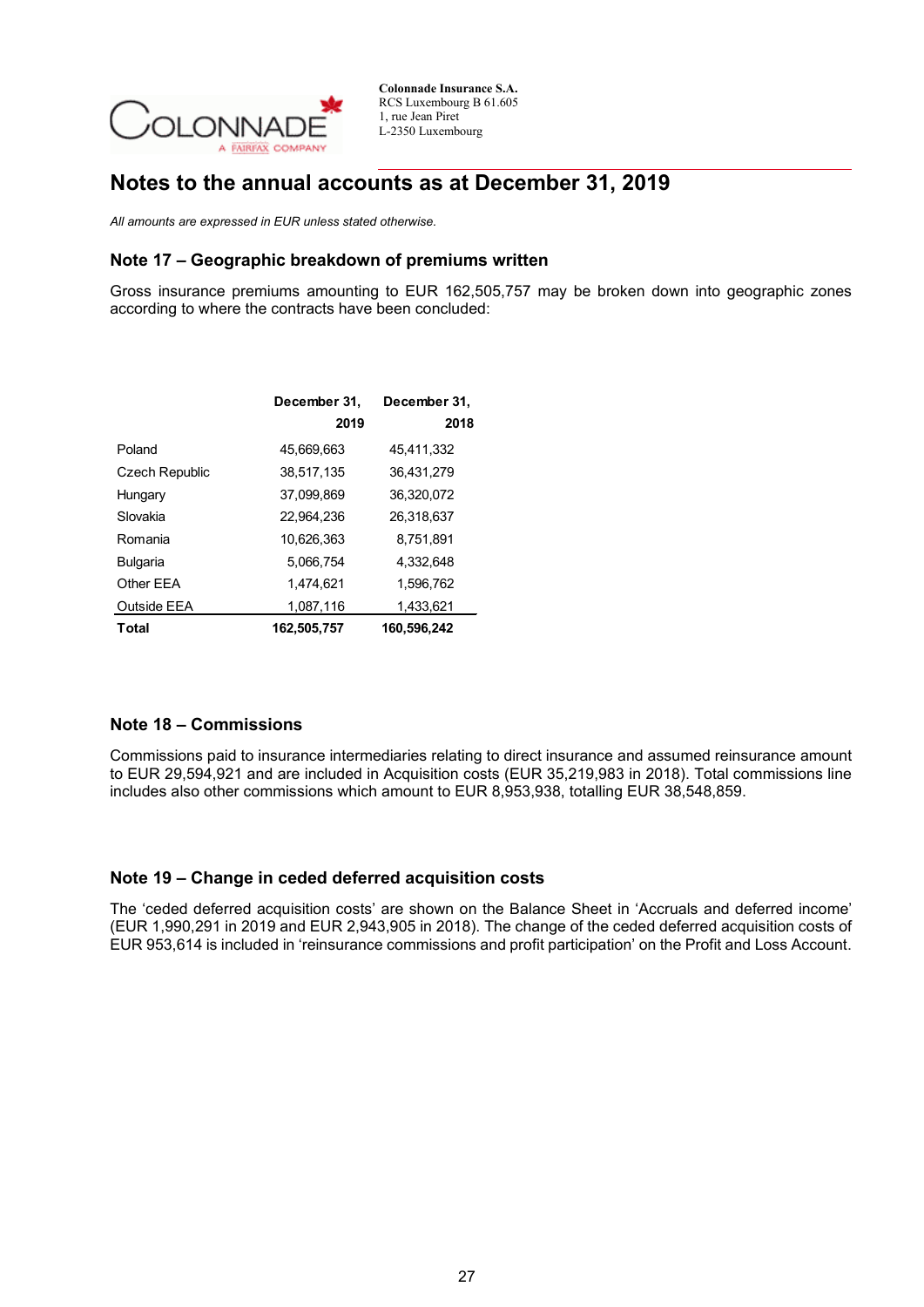

## **Notes to the annual accounts as at December 31, 2019**

*All amounts are expressed in EUR unless stated otherwise.*

## **Note 20 – Personnel employed during the year**

The ending number of staff employed at the financial year of 2019 amounts to 459 and may be broken down into the following categories:

|                    |                 | Czech           |         |            |        |                          |          |              |
|--------------------|-----------------|-----------------|---------|------------|--------|--------------------------|----------|--------------|
|                    | <b>Bulgaria</b> | <b>Republic</b> | Hungary | Luxembourg | Poland | Romania                  | Slovakia | <b>Total</b> |
| <b>2019 Year</b>   |                 |                 |         |            |        |                          |          |              |
| Management         |                 |                 |         |            |        | $\overline{\phantom{a}}$ |          | 6            |
| Salaried employees | 17              | 88              | 118     |            | 120    | 22                       | 81       | 453          |
| Total              | 18              | 89              | 119     | 8          | 121    | 22                       | 82       | 459          |
| <b>2018 Year</b>   |                 |                 |         |            |        |                          |          |              |
| Management         |                 |                 |         |            |        | $\overline{\phantom{a}}$ |          | 6            |
| Salaried employees | 16              | 78              | 123     |            | 119    | 17                       | 92       | 452          |
| Total              | 17              | 79              | 124     | 8          | 120    | 17                       | 93       | 458          |

The staff costs with respect to the financial year may be broken down as follows:

|                         | <b>Bulgaria</b> | Czech<br><b>Republic</b> | Hungary   | Luxembourg | Poland    | Romania | Slovakia  | <b>Total</b> |
|-------------------------|-----------------|--------------------------|-----------|------------|-----------|---------|-----------|--------------|
| <b>2019 Year</b>        |                 |                          |           |            |           |         |           |              |
| Wages and salaries      | 637.521         | 3,125,446                | 3,609,985 | 2.389.084  | 3,587,807 | 500.763 | 2.677.450 | 16,528,056   |
| Social security costs   | 62.167          | 951.513                  | 879.634   | 194.054    | 1.225.624 | 11,382  | 883.465   | 4,207,839    |
| Other employee expenses | 38.518          | 421.727                  | 260.335   | 265.868    | 656.712   | 89,392  | 69.353    | 1.801.905    |
| <b>Total</b>            | 738,206         | 4,498,686                | 4.749.954 | 2,849,006  | 5,470,143 | 601,537 | 3,630,268 | 22,537,800   |
| <b>2018 Year</b>        |                 |                          |           |            |           |         |           |              |
| Wages and salaries      | 612.548         | 2.744.139                | 3.308.264 | 1.716.422  | 3.773.185 | 442.665 | 2.650.017 | 15.247.240   |
| Social security costs   | 46.034          | 828.418                  | 903.060   | 141.675    | 1.175.980 | 9.298   | 897.537   | 4.002.002    |
| Other employee expenses | 28,575          | 416.696                  | 149.250   | 248.859    | 730.167   | 85,587  | 65.602    | 1.724.736    |
| <b>Total</b>            | 687,157         | 3,989,253                | 4.360.574 | 2,106,956  | 5,679,332 | 537,550 | 3,613,156 | 20.973.978   |

### **Note 21 – Remuneration granted to members of supervisory bodies and commitments in respect of retirement pensions for former members of those bodies**

Remuneration granted to members of the Board of Directors in relation to their responsibilities amounts to EUR 65,002 (EUR 64,935 in 2018) and are included in "administrative expenses". There are no commitments in respect of retirement pension for former members of those supervisory bodies.

### **Note 22 – Auditors' fees**

The audit fees (excluding VAT) for the year ended December 31, 2019 amount to EUR 444,000 (compared to EUR 473,500 in 2018), representing fees for the audit of the annual accounts and the related regulatory reports as well as the branch statutory audits. They are included in "administrative expenses".

Beside the above audit fees, EUR 77,492 (compared to EUR 3,918 in 2018) is included in the "administrative expenses" for tax services.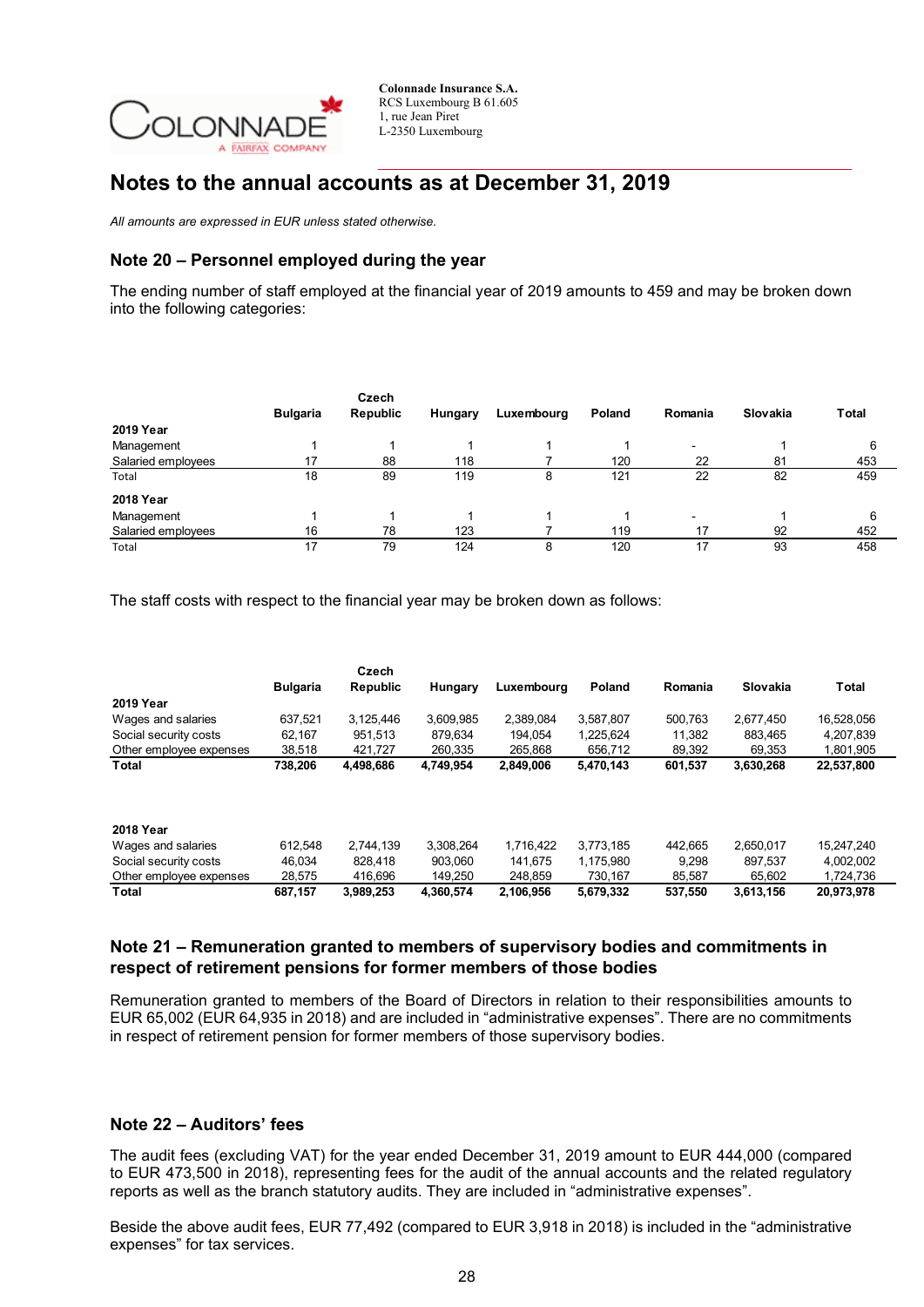

## **Notes to the annual accounts as at December 31, 2019**

*All amounts are expressed in EUR unless stated otherwise.*

## **Note 23 – Commutation with Polish Re**

The Part VII Commute transaction - described in the Director's Report - impacted the technical results of the annual accounts as follows:

#### **Profit and loss impact**

| Outward reinsurance premiums                                                                                                      | 380,392                    |
|-----------------------------------------------------------------------------------------------------------------------------------|----------------------------|
| Change in the provision for unearned premiums, reinsurers' share                                                                  | $-306,966$                 |
| Claims paid, reinsurers' share                                                                                                    | 5.457.751                  |
| Change in the provision for claims, reinsurers' share                                                                             | $-5,773,293$               |
| Value adjustments on investments - charges                                                                                        | $-21.071$                  |
| Profit/(loss) for the financial year                                                                                              | $-263,187$                 |
| <b>Balance sheet impact</b><br>Reinsurers' share of technical provisions<br>Provision for unearned premiums<br>Claims outstanding | $-303.394$<br>$-5,785,367$ |
| Cash at bank and in hand                                                                                                          | 5.806.322                  |
| Accruals and deferred income                                                                                                      | -19.252                    |

### **Note 24 – Other income and other charges**

The income relating to claims expenses paid on behalf of AIG as part of the Claims runoff service agreement is EUR 2,654,149 (EUR 3,362,632 in 2018) in the Other income line. The associated claims expenses are presented as Other charges amounting EUR 2,654,149 (EUR 3,362,632 in 2018).

### **Note 25 – Tax status**

The Company is subject to the applicable general tax regulations in Luxembourg and in all countries of the its branches in Bulgaria, Czech Republic, Hungary, Poland, Romania and Slovakia.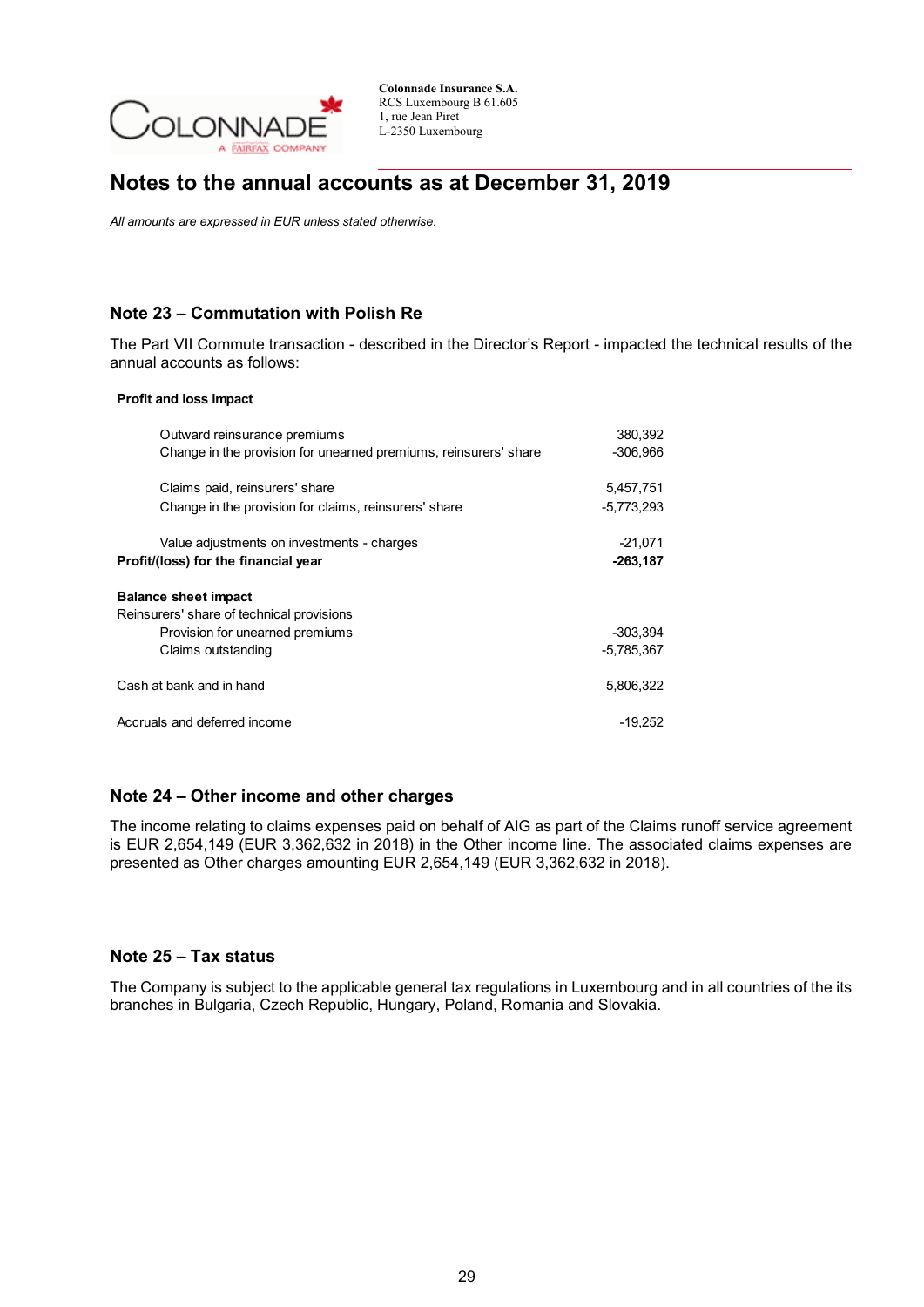

## **Notes to the annual accounts as at December 31, 2019**

*All amounts are expressed in EUR unless stated otherwise.*

## **Note 26 – Commitments**

At December 31, 2019 the Company has the following off-balance sheet commitments:

|                        | December 31, | December 31, |
|------------------------|--------------|--------------|
|                        | 2019         | 2018         |
| <b>Building leases</b> | 5.295.268    | 5.647.226    |
| Vehicle leases         | 936.711      | 1.439.437    |
| Bank quarantee         | 215,632      | 219.993      |
| IT equipment lease     | 38.689       | 45.444       |
| <b>Total</b>           | 6,486,300    | 7,352,100    |

The Company's commitments are in relation to the lease of premises for the head office and the branches, company vehicles and IT equipment use for its activities and by its employees. The bank guarantees are related to leases and business commitments. The amounts reported represent the future obligations of the Colonnade Insurance SA computed until expirations of contracts.

### **Note 27 – Subsequent events**

Since December 2019, a significant number of cases with the Coronavirus, COVID-19, have been reported worldwide. The spread of the virus has resulted in quarantines and travel restrictions imposed by governments and has significant impact on travel and global trade and supply chains. It has and will decrease economic activity and has already caused significant volatility on global financial markets.

In March 2020 Colonnade Insurance S.A. implemented measures to address the risks of the COVID-19 pandemic that started spreading in Europe. We successfully managed to keep our services continued by our employees working from home. The spread of COVID-19 will have an impact on the Company's results in 2020. These areas are:

- Premium volumes are expected to reduce in a number of lines of business, both in specific consumer lines of business directly impacted (e.g. travel insurance) and in lines of business impacted by any subsequent reduction in economic output.
- There are some risks to the anticipated loss ratio.
- We are expecting our partners and clients to face liquidity issues.
- While our investment portfolio is mostly cash and well rated corporate or government short-dated bonds, there is potential for unrealised losses in our investment portfolio, which would only be realised in the event of issuer insolvency.

There are mitigating actions the Company can take, to minimize the impact of the pandemic such as delaying the planned investment in company infrastructure and reduced planned external sales expenses.

While these effects may result in a temporary reduction in profitability, given the level of capital in the Company, we do not believe this event will impact us as a going concern.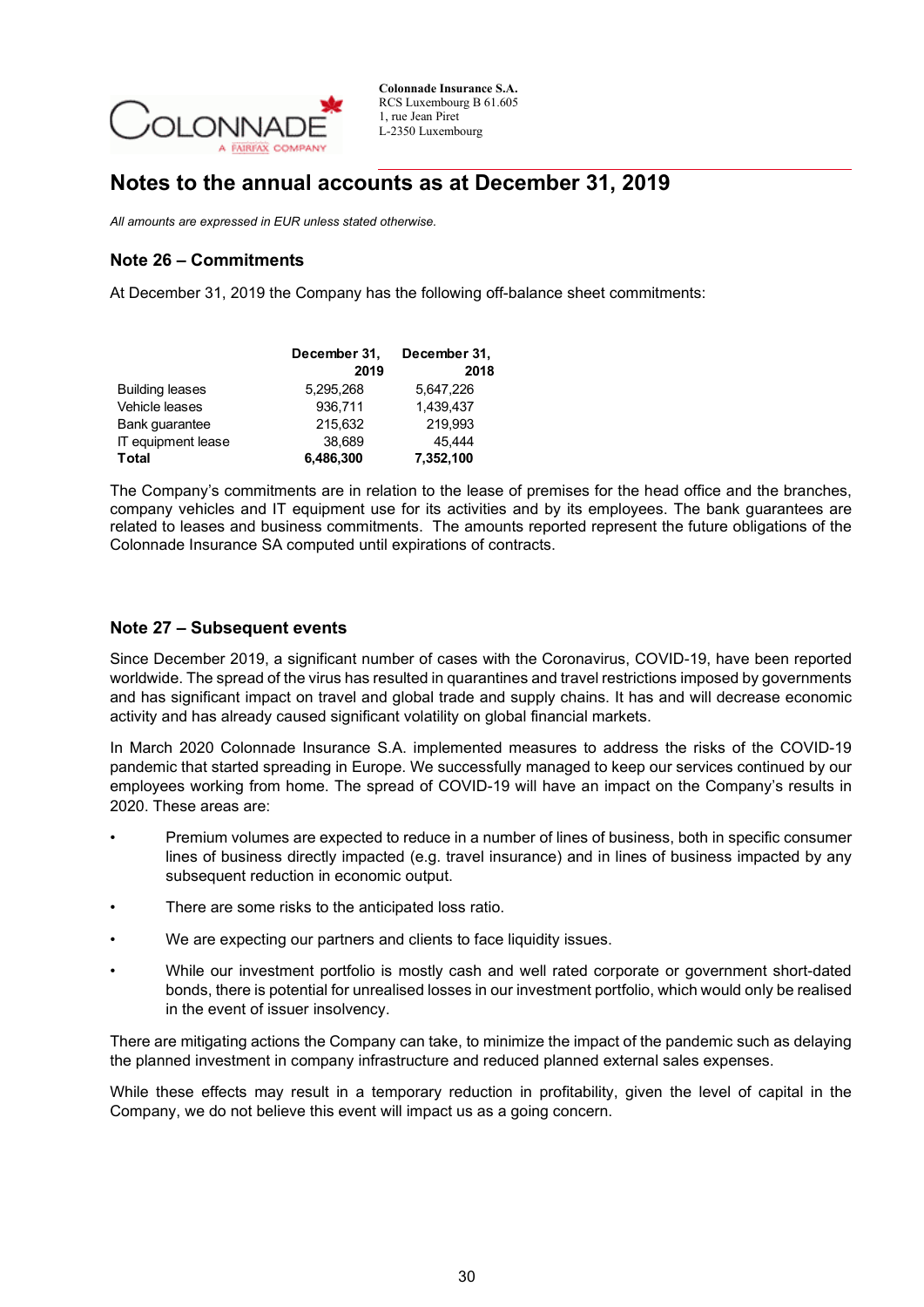

## **Notes to the annual accounts as at December 31, 2019**

*All amounts are expressed in EUR unless stated otherwise.*

### **Note 28 – Balance sheet and income statement prepared under the cost and valuation model**

The financial figures included in this note facilitate the comparison of the annual accounts with the annual compte rendu to the Commissariat aux Assurances. In agreement with regulator request, the compte rendu is prepared in accordance to the purchased and cost valuation model presented under valuation rules described in chapter 7 section 1 of the amended law of December 8, 1994 on annual accounts with the respect insurance and reinsurance undertakings.

The annual accounts of the Company are prepared in conformity with the law of December 8, 1994 ,as amended, and with the accounting policies as described in note 2-Presentation of the annual accounts. Fair value options are applied to the Company annual accounts since 2016. Figures under column "Investments under fair value" are reflecting such principles.

| Balance sheet as of December, 31 2019                                            |                                      | Investments        |                    | Investments under  | Investments under  |
|----------------------------------------------------------------------------------|--------------------------------------|--------------------|--------------------|--------------------|--------------------|
|                                                                                  | Notes under fair value<br>Adjustment |                    | purchased and cost | purchased and cost |                    |
|                                                                                  |                                      |                    |                    | model              | model              |
|                                                                                  |                                      | 2019<br><b>EUR</b> | 2019<br><b>EUR</b> | 2019<br>EUR        | 2018<br><b>EUR</b> |
| <b>ASSETS</b>                                                                    |                                      |                    |                    |                    |                    |
| Intangible assets                                                                | 4.2:5                                | 3,732,630          |                    | 3,732,630          | 4,819,640          |
| Investments                                                                      |                                      |                    |                    |                    |                    |
| Investments in affiliated undertakings and participating interests               |                                      |                    |                    |                    |                    |
| Shares in affiliated undertakings<br>Other financial investments                 | 4.4; 6.1                             | 963,494            |                    | 963,494            | 907,264            |
| Shares and other variable yield transferable securities and units in unit trusts | 4.5                                  | 14,315,224         | $-315,224$         | 14,000,000         |                    |
| Debt securities and other fixed income transferable securities                   | 4.5                                  | 131,876,483        | $-404,675$         | 131,471,808        | 67,436,784         |
|                                                                                  |                                      | 147, 155, 201      |                    | 146,435,302        | 68,344,048         |
| Reinsurers' share of technical provisions                                        |                                      |                    |                    |                    |                    |
| Provision for unearned premiums                                                  | 4.8.1; 23                            | 12,809,183         |                    | 12,809,183         | 16,028,486         |
| Claims outstanding                                                               | 4.8.2; 23                            | 25,642,722         |                    | 25,642,722         | 28,093,979         |
|                                                                                  |                                      | 38,451,905         |                    | 38,451,905         | 44,122,465         |
| <b>Debtors</b>                                                                   |                                      |                    |                    |                    |                    |
| Debtors arising out of direct insurance operations                               |                                      |                    |                    |                    |                    |
| Policy holders                                                                   | 4.6; 7                               | 25,008,213         |                    | 25,008,213         | 25,324,987         |
| <b>Intermediaries</b>                                                            | 4.6; 7                               | 14,306,894         |                    | 14,306,894         | 10,538,651         |
| Debtors arising out of reinsurance operations                                    | 4.6; 7                               | 3,632,401          |                    | 3,632,401          | 5,553,184          |
| Other debtors                                                                    | 4.6; 7                               | 3,204,444          |                    | 3,204,444          | 1,943,367          |
|                                                                                  |                                      | 46, 151, 952       |                    | 46, 151, 952       | 43,360,189         |
| Other assets                                                                     |                                      |                    |                    |                    |                    |
| Tangible assets and stocks                                                       | 4.3;8                                | 1,737,479          |                    | 1,737,479          | 1,767,128          |
| Cash at bank and in hand                                                         | 23                                   | 31,735,827         |                    | 31,735,827         | 71,529,954         |
| Other assets                                                                     |                                      | 4,993              |                    | 4,993              | 15,718             |
|                                                                                  |                                      | 33,478,299         |                    | 33,478,299         | 73,312,800         |
| Prepayments and accrued income                                                   |                                      |                    |                    |                    |                    |
| Accrued interest and rent                                                        |                                      | 1,161,567          |                    | 1,161,567          | 498,991            |
| Deferred acquisition costs                                                       | 4.7                                  | 18,373,552         |                    | 18,373,552         | 16,303,941         |
| Other prepayments and accrued income                                             | 9                                    | 2,220,525          |                    | 2,220,525          | 1,770,597          |
|                                                                                  |                                      | 21,755,644         |                    | 21,755,644         | 18,573,529         |
| <b>Total Assets</b>                                                              |                                      | 290,725,631        |                    | 290,005,732        | 252,532,671        |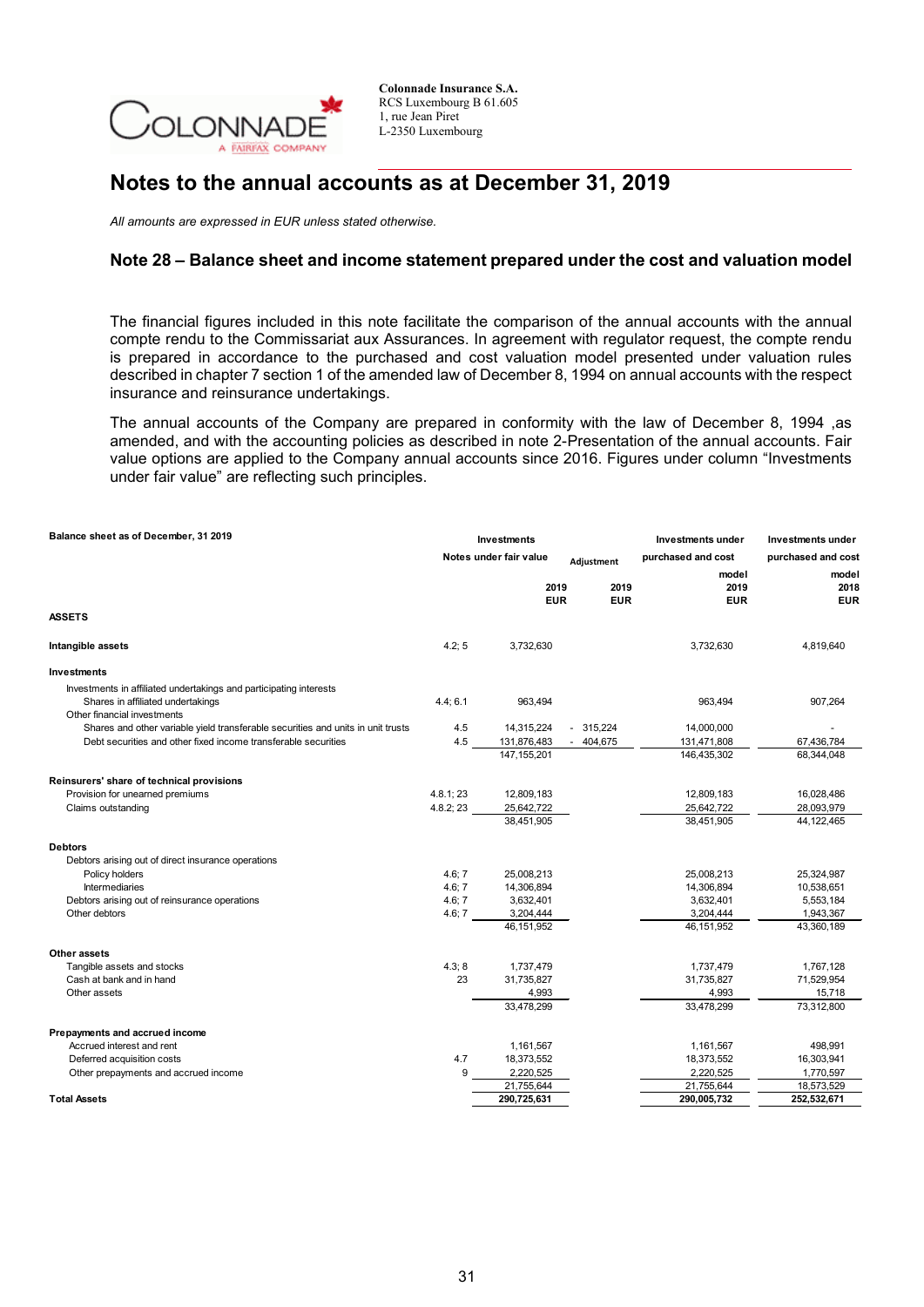

# **Notes to the annual accounts as at December 31, 2019**

*All amounts are expressed in EUR unless stated otherwise.*

| Balance sheet as of December, 31 2019                |                  | Investments<br>Notes under fair value |                    | Adjustment         | Investments under<br>purchased and cost<br>model | Investments under<br>purchased and cost<br>model |  |
|------------------------------------------------------|------------------|---------------------------------------|--------------------|--------------------|--------------------------------------------------|--------------------------------------------------|--|
|                                                      |                  |                                       | 2019<br><b>EUR</b> | 2019<br><b>EUR</b> | 2019<br><b>EUR</b>                               | 2018<br><b>EUR</b>                               |  |
| <b>LIABILITIES</b>                                   |                  |                                       |                    |                    |                                                  |                                                  |  |
| <b>Capital and reserves</b>                          |                  |                                       |                    |                    |                                                  |                                                  |  |
| Subscribed capital                                   | 10               | 9.500.000                             |                    |                    | 9.500.000                                        | 9,500,000                                        |  |
| Share premium account                                | 11               | 94,876,287                            |                    |                    | 94,876,287                                       | 84,876,287                                       |  |
| Reserves                                             |                  |                                       |                    |                    |                                                  |                                                  |  |
| Legal reserve                                        | 12               | 950,000                               |                    |                    | 950.000                                          | 950,000                                          |  |
| Profit and loss brought forward                      | $13 -$           | 28,044,619                            |                    | $-358.732$         | 28,403,351                                       | 27,066,160<br>$\blacksquare$                     |  |
| Profit or loss for the financial year                |                  | 7,984,499                             |                    | $-361,167$         | 7,623,332                                        | 1,337,191                                        |  |
|                                                      |                  | 85,266,167                            |                    |                    | 84,546,268                                       | 66,922,936                                       |  |
| <b>Technical provisions</b>                          |                  |                                       |                    |                    |                                                  |                                                  |  |
| Provision for unearned premiums                      | 4.8.1            | 73,536,185                            |                    |                    | 73,536,185                                       | 69,716,585                                       |  |
| Claims outstanding                                   | 4.8.2            | 92,327,181                            |                    |                    | 92,327,181                                       | 73,095,600                                       |  |
| Provision for bonuses and rebates                    | 4.8.3            | 432,364                               |                    |                    | 432,364                                          | 631,302                                          |  |
|                                                      |                  | 166,295,730                           |                    |                    | 166,295,730                                      | 143,443,487                                      |  |
| Provisions for other risks and charges               |                  |                                       |                    |                    |                                                  |                                                  |  |
| Provisions for taxation                              | 25               | 1,085,698                             |                    |                    | 1,085,698                                        | 1,469,476                                        |  |
|                                                      |                  | 1.085.698                             |                    |                    | 1,085,698                                        | 1,469,476                                        |  |
| <b>Creditors</b>                                     |                  |                                       |                    |                    |                                                  |                                                  |  |
| Creditors arising out of direct insurance operations | 4.9; 14          | 14,047,420                            |                    |                    | 14,047,420                                       | 13,269,444                                       |  |
| Creditors arising out of reinsurance operations      | 4.9; 14          | 10,744,731                            |                    |                    | 10,744,731                                       | 11,772,875                                       |  |
| Other creditors including tax and social security    | 4.9; 14          | 5.054.742                             |                    |                    | 5,054,742                                        | 5,152,304                                        |  |
|                                                      |                  | 29,846,893                            |                    |                    | 29,846,893                                       | 30,194,623                                       |  |
| Accruals and deferred income                         | 4.10; 15; 19; 23 | 8,231,143                             |                    |                    | 8,231,143                                        | 10,502,149                                       |  |
| <b>Total Liabilities</b>                             |                  | 290.725.631                           |                    |                    | 290,005,732                                      | 252,532,671                                      |  |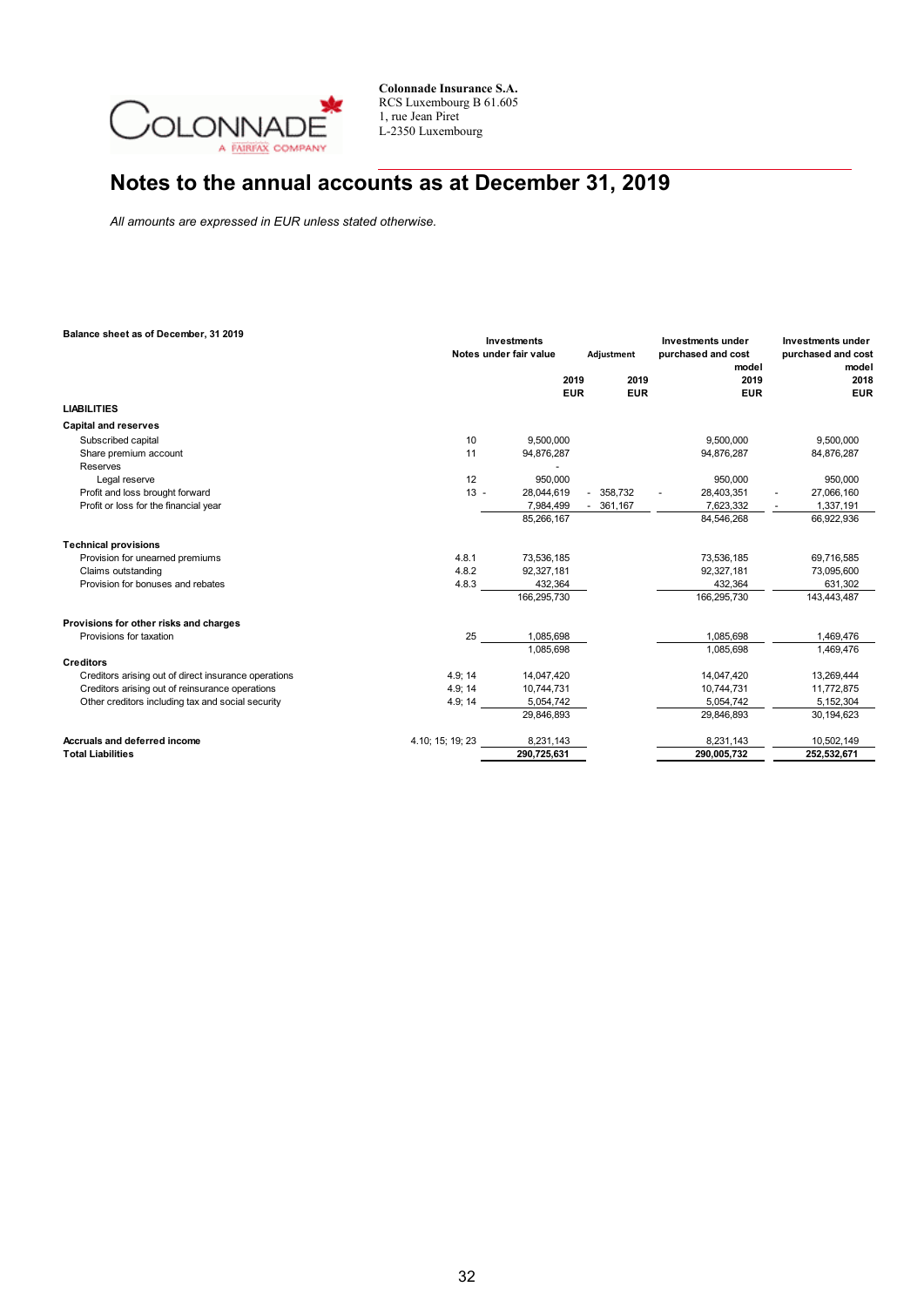

# **Notes to the annual accounts as at December 31, 2019**

*All amounts are expressed in EUR unless stated otherwise.*

| Profit and loss account for the year ended December 31, 2019           |                                 | <b>Investments</b><br>under fair value |                      | Adjustment         | Investments under<br>purchased and cost<br>model |                    | Investments under<br>purchased and cost<br>model |                    |  |
|------------------------------------------------------------------------|---------------------------------|----------------------------------------|----------------------|--------------------|--------------------------------------------------|--------------------|--------------------------------------------------|--------------------|--|
|                                                                        | <b>Notes</b>                    |                                        |                      |                    |                                                  |                    |                                                  |                    |  |
| <b>TECHNICAL ACCOUNT</b><br><b>NON-LIFE INSURANCE BUSINESS</b>         |                                 |                                        | 2019<br><b>EUR</b>   | 2019<br><b>EUR</b> |                                                  | 2019<br><b>EUR</b> |                                                  | 2018<br><b>EUR</b> |  |
| Earned premiums, net of reinsurance                                    |                                 |                                        |                      |                    |                                                  |                    |                                                  |                    |  |
| gross premiums written                                                 | 16; 17                          |                                        | 162,505,757          |                    |                                                  | 162,505,757        |                                                  | 160,596,242        |  |
| outward reinsurance premiums                                           |                                 |                                        | 23 - 32,003,976      |                    |                                                  | 32,003,976         |                                                  | 38,827,733         |  |
| change in the provision for unearned premiums                          |                                 | $\blacksquare$                         | 3,819,600            |                    |                                                  | 3,819,600          |                                                  | 15,529,918         |  |
| change in the provision for unearned premiums, reinsurers' share       |                                 | $23 -$                                 | 3,219,303            |                    |                                                  | 3,219,303          |                                                  | 915,233            |  |
|                                                                        |                                 |                                        | 123,462,878          |                    |                                                  | 123,462,878        |                                                  | 105,323,358        |  |
| Other technical income                                                 | 3                               |                                        | 354,992              |                    |                                                  | 354,992            |                                                  |                    |  |
| Claims incurred, net of reinsurance                                    |                                 |                                        |                      |                    |                                                  |                    |                                                  |                    |  |
| claims paid:                                                           |                                 |                                        |                      |                    |                                                  |                    |                                                  |                    |  |
| gross amount                                                           |                                 |                                        | $-34,353,532$        |                    |                                                  | 34,353,532         |                                                  | 27,723,604         |  |
| reinsurer' share                                                       | 23                              |                                        | 8,120,674            |                    |                                                  | 8,120,674          |                                                  | 11,889,836         |  |
|                                                                        |                                 |                                        | 26,232,858           |                    |                                                  | 26,232,858         |                                                  | 15,833,768         |  |
| change in the provision for claims:                                    |                                 |                                        |                      |                    |                                                  |                    |                                                  |                    |  |
| gross amount                                                           |                                 |                                        | $-19,231,581$        |                    |                                                  | 19,231,581         |                                                  | 41,066,647         |  |
| reinsurer' share                                                       |                                 |                                        | 23 - 2,451,257       |                    |                                                  | 2,451,257          |                                                  | 10,947,639         |  |
|                                                                        |                                 |                                        | $-21,682,838$        |                    |                                                  | 21,682,838         | $\overline{\phantom{a}}$                         | 30,119,008         |  |
| Bonuses and rebates, net of reinsurance                                |                                 |                                        | 691,573              |                    |                                                  | 691,573            |                                                  | 833,746            |  |
| Allocated investment return transferred from the non-technical account | 4.11                            |                                        | 228,285              |                    |                                                  | 228,285            |                                                  | 249,163            |  |
| Net operating expenses                                                 |                                 |                                        |                      |                    |                                                  |                    |                                                  |                    |  |
| acquisition costs                                                      |                                 |                                        | 4.7; 18 - 56,341,408 |                    |                                                  | 56,341,408         |                                                  | 53,283,594         |  |
| change in deferred acquisition costs                                   | 4.7; 19                         |                                        | 2,069,611            |                    |                                                  | 2,069,611          |                                                  | 3,294,800          |  |
| administrative expenses                                                | 4.12, 20, 21, 22 - 17, 965, 289 |                                        |                      |                    |                                                  | 17,965,289         |                                                  | 15,474,644         |  |
| reinsurance commissions and profit participation                       | 19; 23                          |                                        | 6,400,336            |                    |                                                  | 6,400,336          |                                                  | 8,072,652          |  |
|                                                                        |                                 |                                        | 65,836,750           |                    |                                                  | 65,836,750         |                                                  | 57,390,786         |  |
| Balance on the technical account for non-life insurance business       |                                 |                                        | 9,602,136            |                    |                                                  | 9,602,136          |                                                  | 896,887            |  |